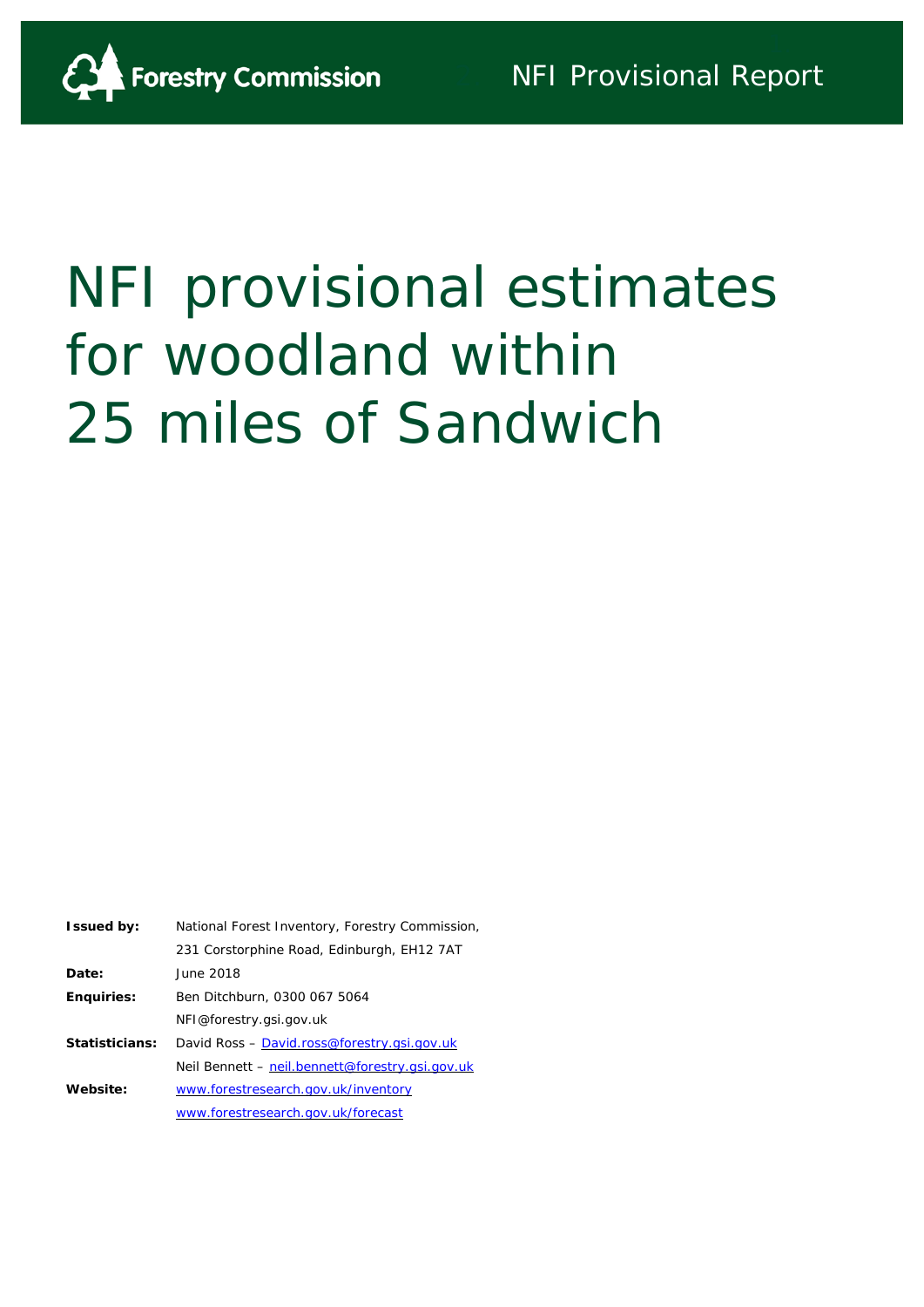## Summary

This report provides a detailed picture of stocked area and the standing volume of timber for woodland within a 25 mile radius of Sandwich. These estimates are a subset of those published as part of the 2012 growing stock information presented in the National Forest Inventory (NFI) *50-year forecasts of softwood timber availability* and *50-year forecast of hardwood timber availability*. NFI reports are published at [www.forestresearch.gov.uk.](http://www.forestresearch.gov.uk/)

In addition, the report provides forecasts of timber availability, for softwoods and hardwoods arising from the stocked area and standing volume. Forecasts are based on the 'headline' harvesting scenario described in the NFI 50-year forecast reports. Forecasting for broadleaved woodland in the Private sector is provided using a harvesting scenario which brings all Private sector broadleaved woodland into production.

The estimates provided in this report are provisional in nature.

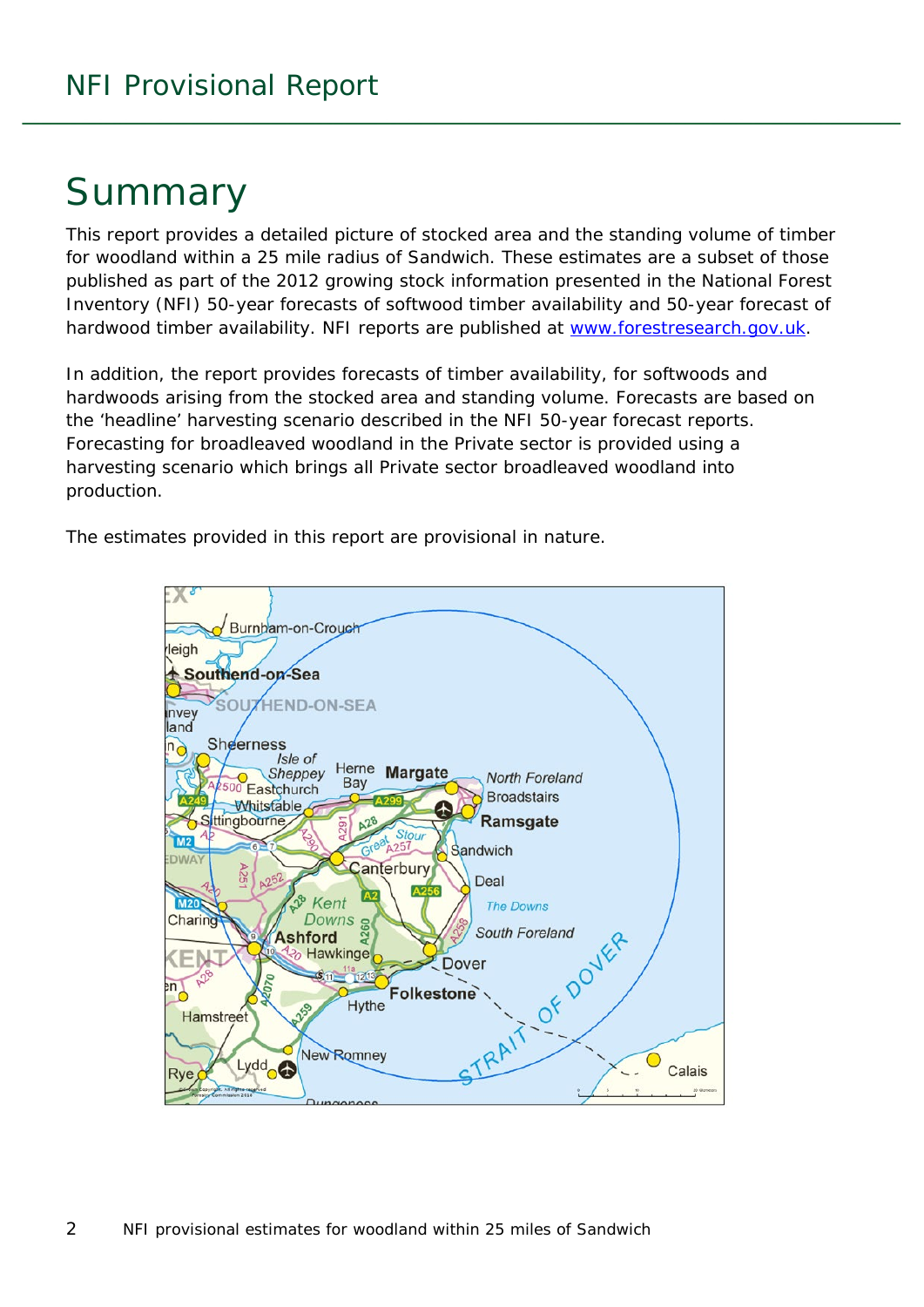## **Contents**

## Figures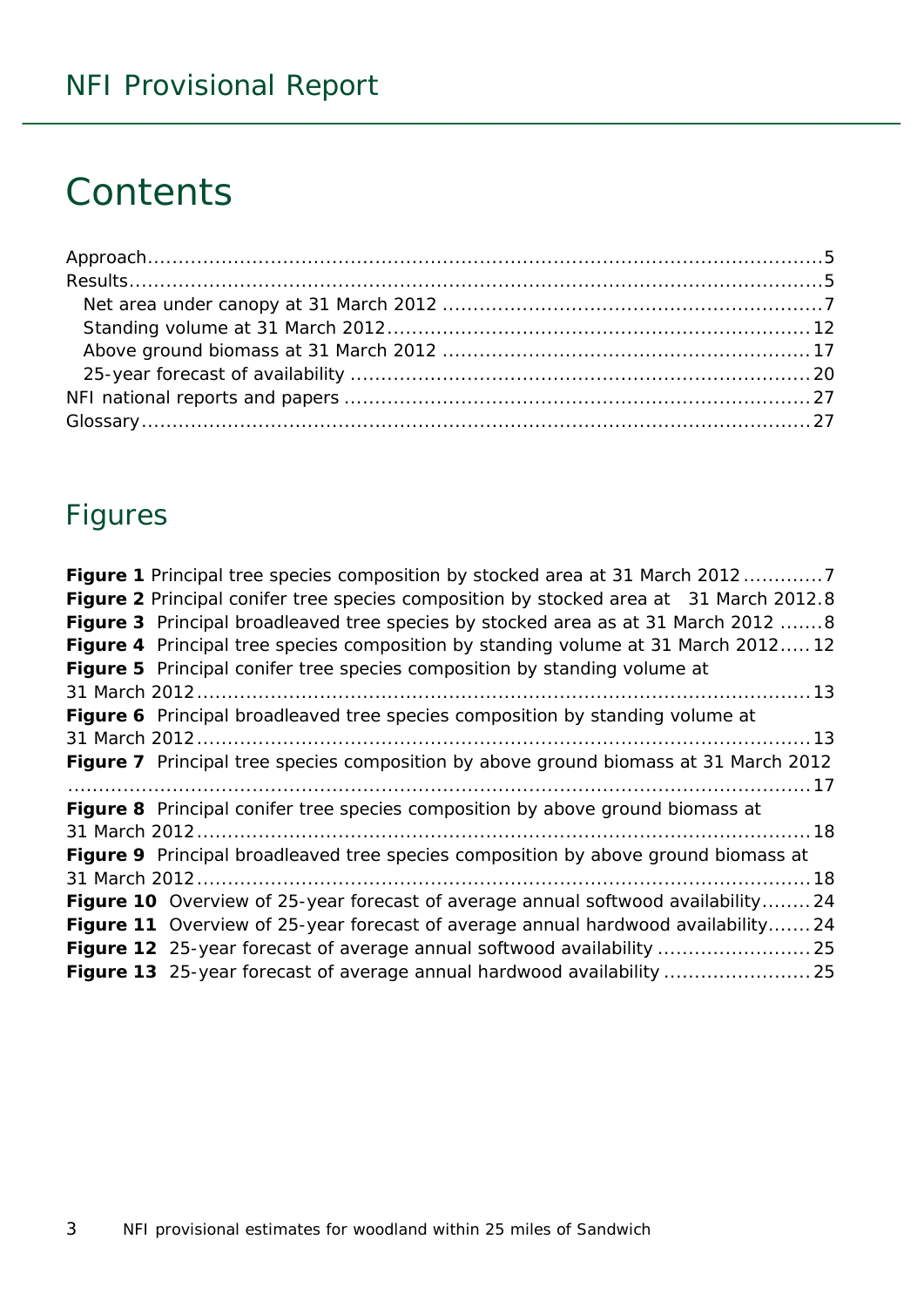## Tables

| Table 3 Stocked area by mean stand dbh class at 31 March 201211                       |  |
|---------------------------------------------------------------------------------------|--|
|                                                                                       |  |
| Table 5 Standing volume by principal tree species at 31 March 2012 14                 |  |
|                                                                                       |  |
|                                                                                       |  |
| Table 8 Biomass stock (above ground) by principal tree species as at 31 March 2012 19 |  |
| Table 9 25-year forecast of timber availability by time period and principal species; |  |
|                                                                                       |  |
| Table 10 25-year forecast of timber availability by period, top-diameter class and    |  |
|                                                                                       |  |
| Table 11 25-year forecast of biomass availability by period, product category and     |  |
|                                                                                       |  |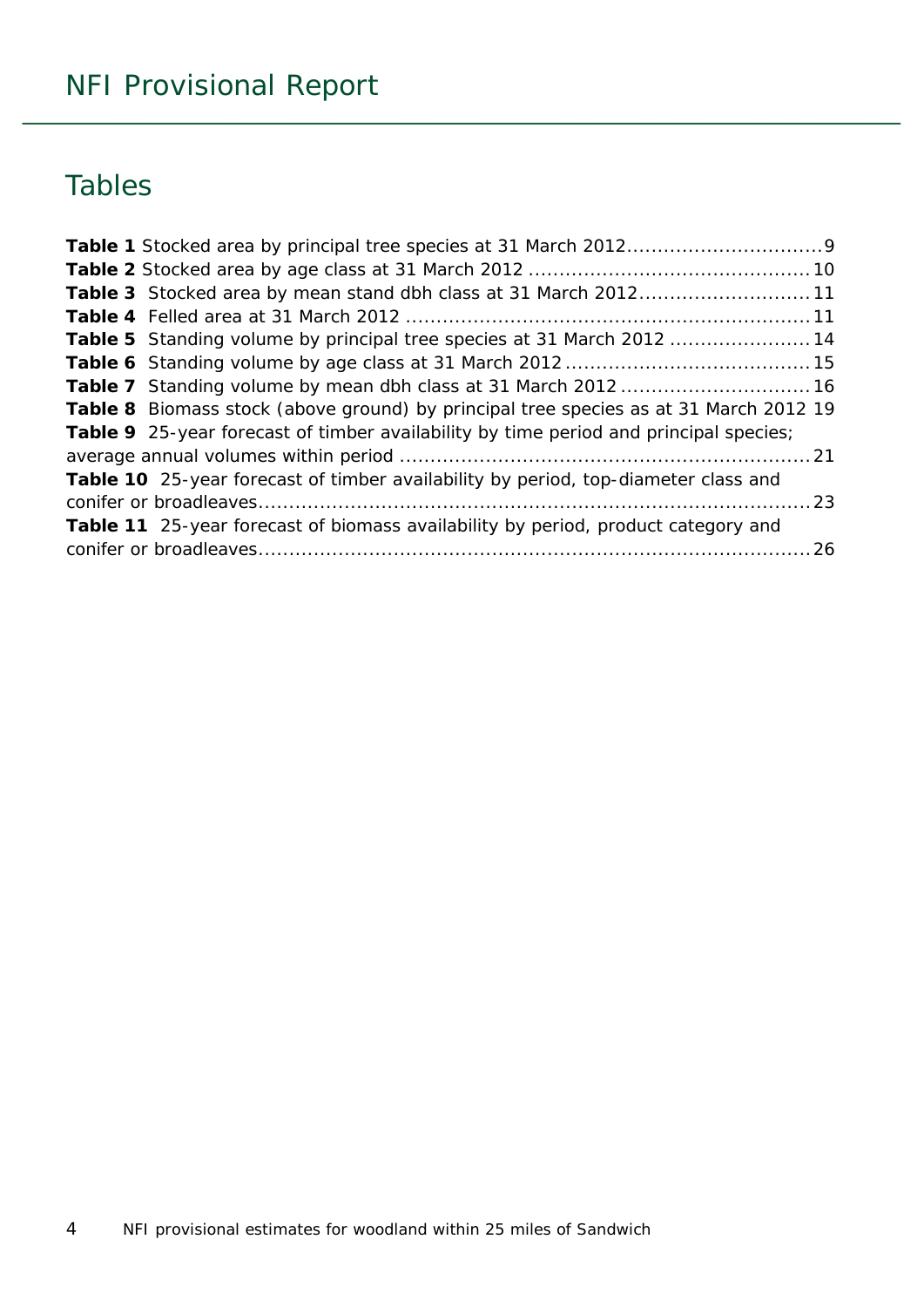## <span id="page-4-0"></span>Approach

The approach taken in the derivation of these results and to be used in their interpretation is described in the full suite of forecast reports which can be found at [www.forestresearch.gov.uk/forecast.](http://www.forestresearch.gov.uk/forecast) Refer to the *Standing timber volume in coniferous trees in Britain* (2012) and the *NFI preliminary estimates of quantities of broadleaved species in British Woodlands with special focus on ash* (2014) reports for a description of the underlying methodologies and interpretation, and also for the England and GB context. Refer to the *NFI forecasts methodology overview* (2012) report for a detailed description and discussion of forecasting future availability of timber from NFI field survey data and from information in the Forestry Commission's sub-compartment database (SCDB). The wider context of forecasts of timber production from woodland in Great Britain and its constituent countries under a range of harvesting scenarios can be found in the *50-year forecast of softwood timber availability* (2014) and the *50-year forecast of hardwood timber availability* (2014). The biomass is described in *Estimate of biomass in live woodland trees*, (2011) [\(www.forestresearch.gov.uk/forecast\)](http://www.forestresearch.gov.uk/forecast).

The estimates reported here are based upon field samples assessed between October 2009 and August 2013, the results of which have been subjected to rigorous data quality assurance procedures. These field samples constitute approximately two thirds of the sites to be sampled within the first cycle of NFI field sampling. As a consequence, the estimates in this report are classed as provisional.

## <span id="page-4-1"></span>**Results**

The results presented in this report are estimates of stocked areas and standing volumes at 31 March 2012, and 25-year forecasts of softwood and hardwood availability under the 'headline' harvesting scenario and modified to assume that all hardwoods are harvested in woodland within 25 miles of Sandwich. The data sources used for the compilation of these estimates are the same as described in the National Forest Inventory reports *Standing timber volume for coniferous trees in Britain* (2012), the *50 year forecast of softwood availability* (2014) and the *50-year forecast of hardwood availability* (2014). Estimates for the Forestry Commission (FC) estate are derived from their sub-compartment database, while those for the private sector (i.e. non-FC in England) estate are derived from information collected in the NFI field survey. A fuller description of these data sources and how they are used in the production of estimates, including sampling standard errors attached to the private sector estimates, is provided in the earlier documents.

The Private sector forecast in this report represents the potential availability of timber under the assumption of harvesting to maximise timber production. The actual levels of timber that will be produced will vary from the results reported here as production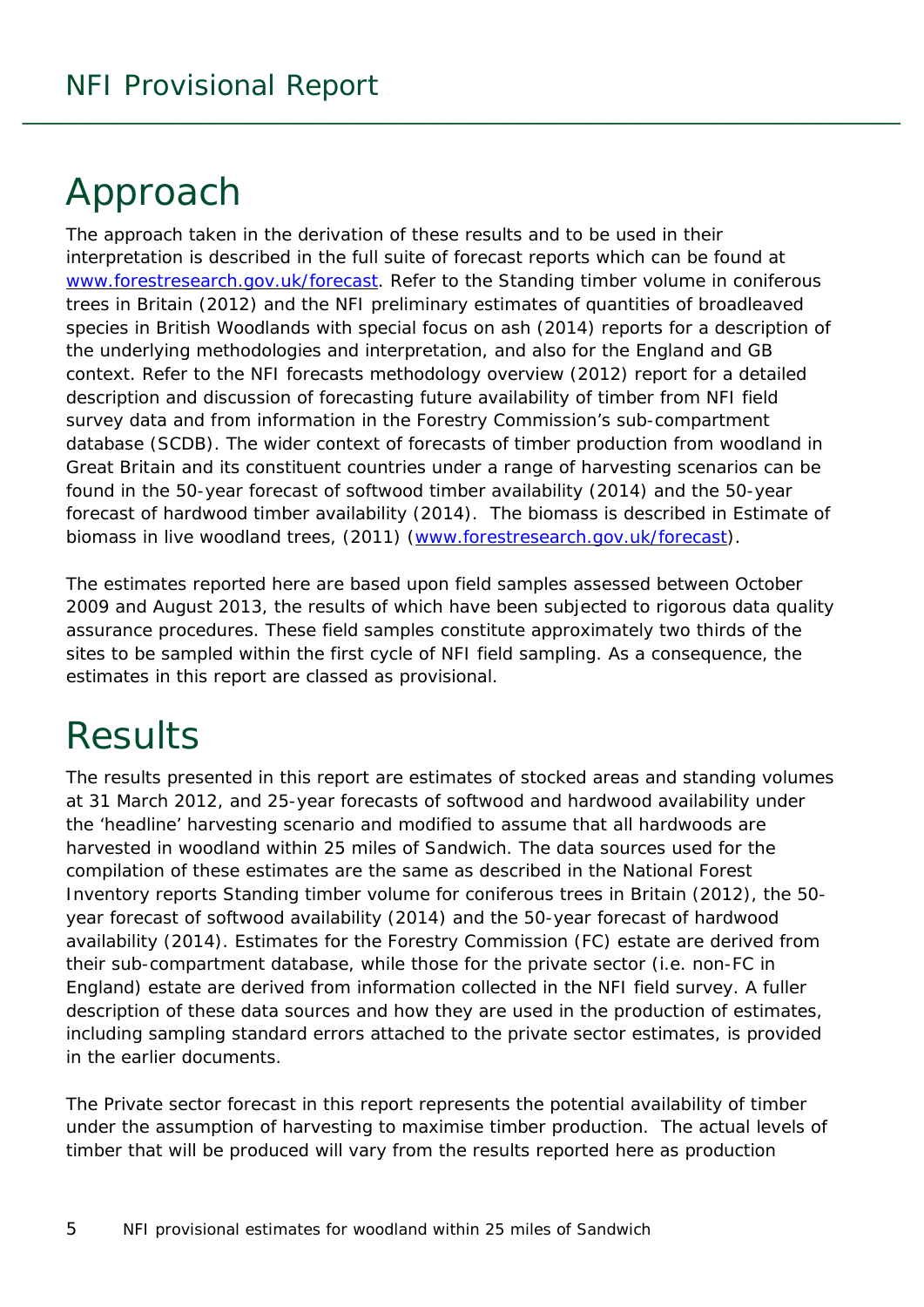depends on the harvesting choices made by forest and woodland owners who are unlikely to consistently choose to maximise production over the forecast period.

Results are provided for:

- stocked area at 31 March 2012 (**Figures 1 – 3** and **Tables 1 – 3**)
- felled area (**Table 4**)
- standing volume at 31 March 2012 (**Figures 4 – 6** and **Tables 5 – 7**)
- above ground biomass stocks at 31 March 2012 (**Figures 7 – 9** and **Table 8**)
- the 25-year timber forecast (**Figures 10 – 13** and **Tables 9 – 10**)
- the 25-year biomass forecast (**Table 11**)

The values in the tables have been independently rounded, so may not add to the totals shown. In some breakdowns of Private sector estimates, the estimates in the body of the table may not sum to the quoted total because each individual value, including the total, has been independently generated by the estimation procedure used for results from the NFI sample survey. Sampling standard errors (SE) attached to Private sector estimates are expressed in relative terms (%) to the right of the relevant estimate.

Where the standard error is high this indicates that the estimate should be interpreted with a degree of caution. Any estimate with a relatively large standard error is shown in amber in the tables.

These standard errors depend on the combination of a number of factors but broadly:

- The more woodland that is within the area of interest the more samples that will have been selected, generally leading to lower standard errors
- Increasing the number of categories and sub-categories used (e.g. conifers and broadleaves then sub-divided into species groupings) will result in higher standard errors, especially for the categories that occur less frequently such as minor species
- More variability will also result in higher standard errors; for instance if a species is usually more evenly stocked when compared with another then its standard error will tend to be lower than the latter species.

In this report, for the 25 mile radius, for some of the variables reported, the categories have been pooled into broader categories to produce figures with more acceptable standard errors.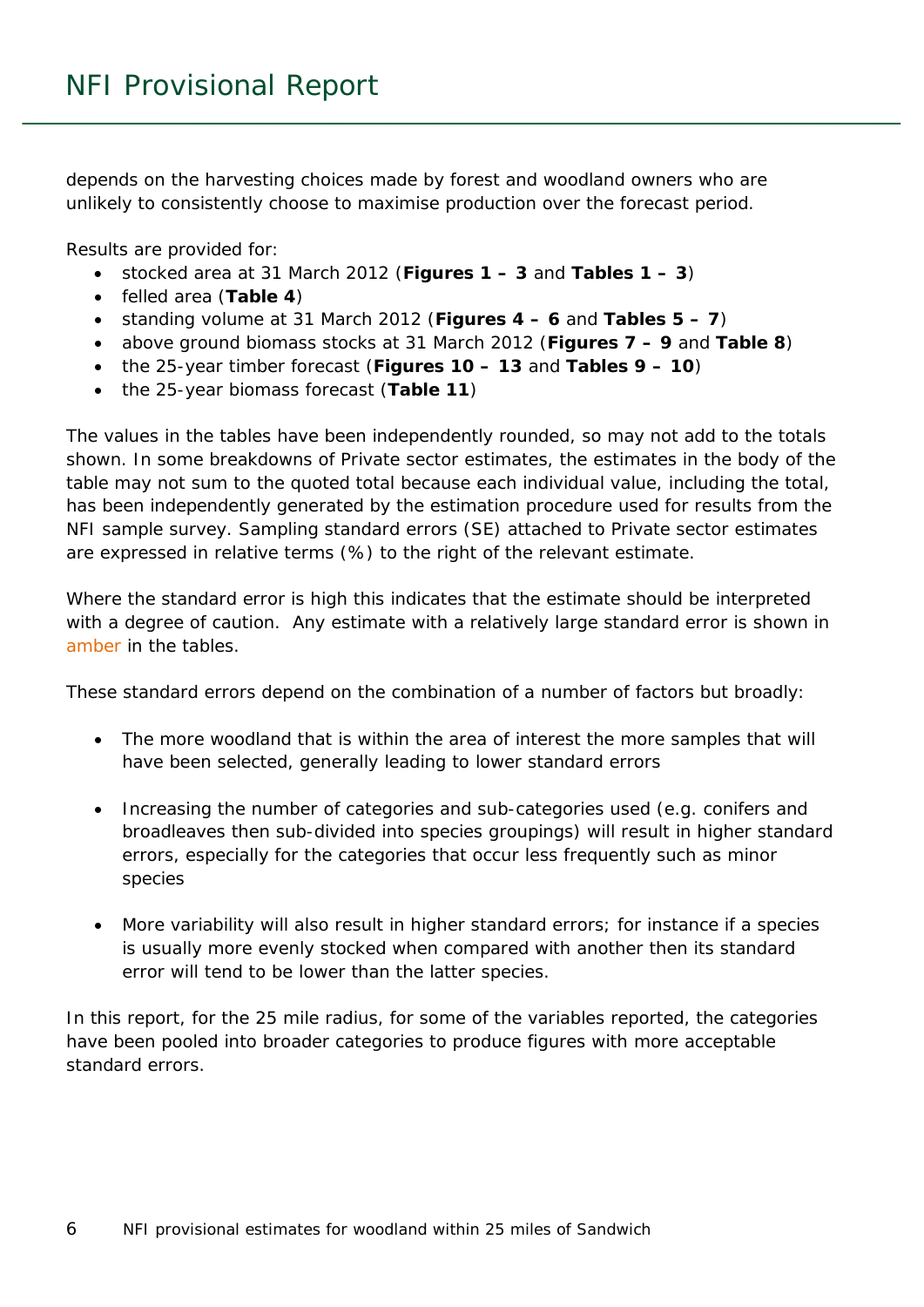### <span id="page-6-0"></span>Net area under canopy at 31 March 2012

<span id="page-6-1"></span>

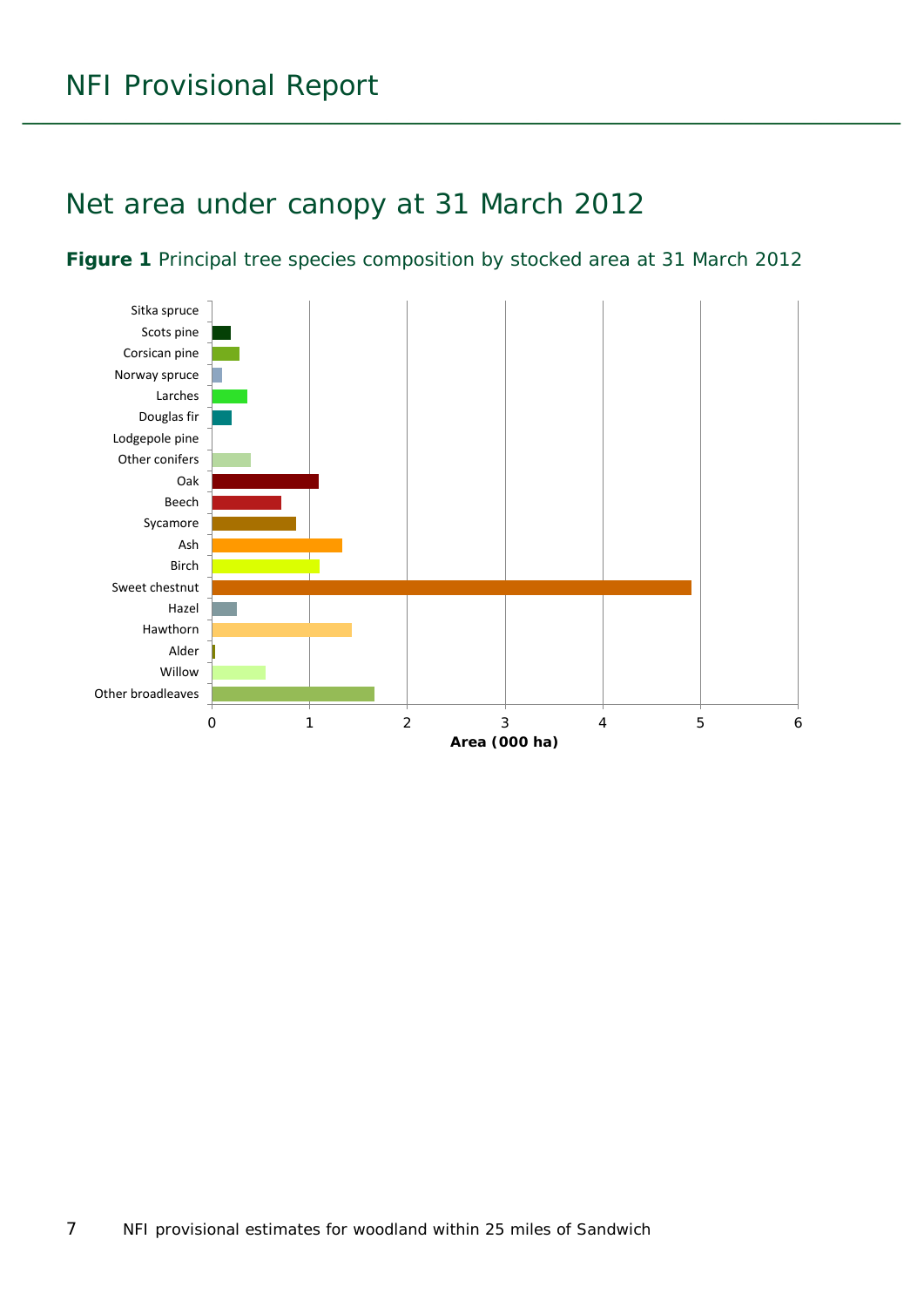

<span id="page-7-0"></span>**Figure 2** Principal conifer tree species composition by stocked area at 31 March 2012

<span id="page-7-1"></span>**Figure 3** Principal broadleaved tree species by stocked area as at 31 March 2012

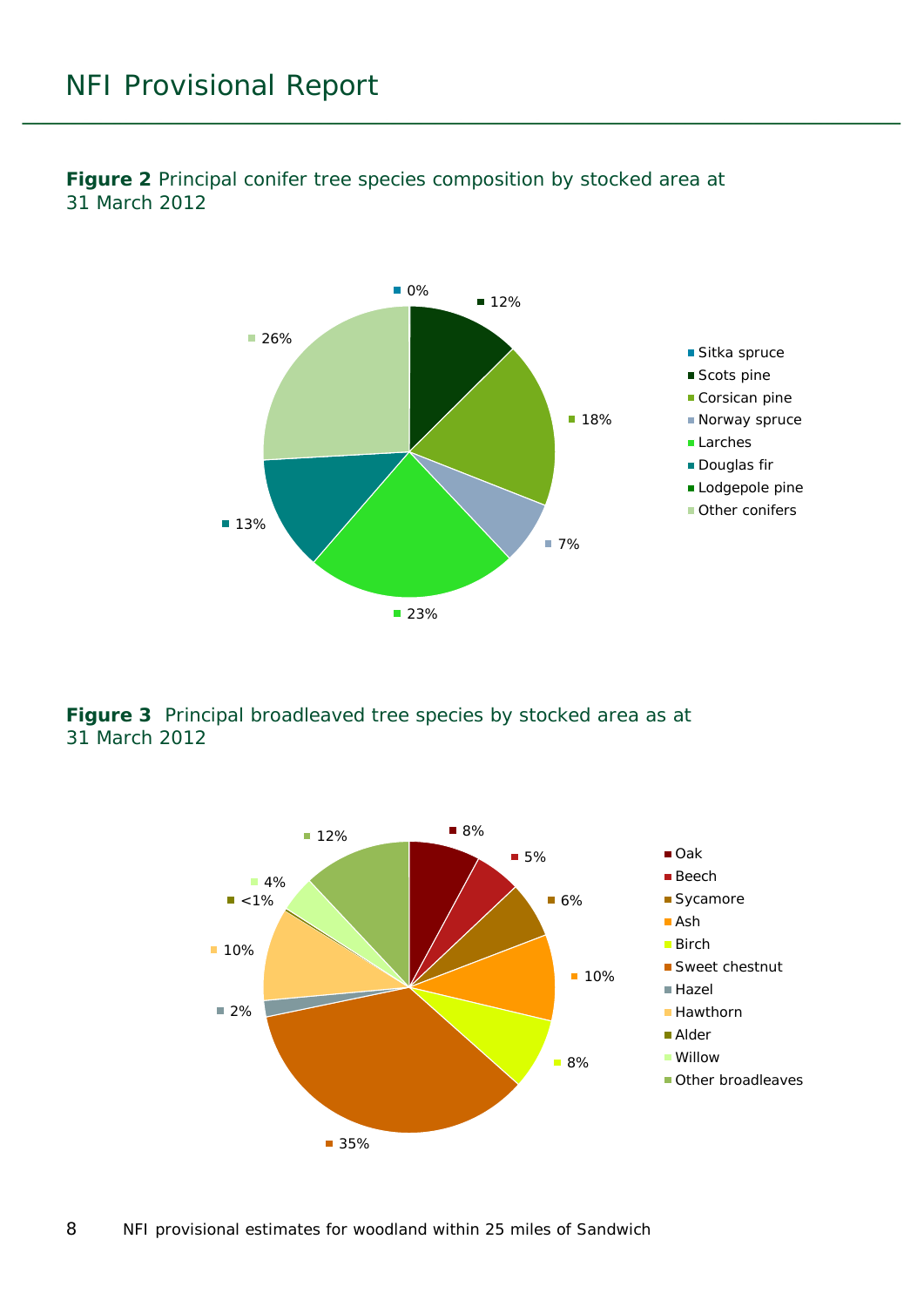#### <span id="page-8-0"></span>**Table 1** Stocked area by principal tree species at 31 March 2012

|                        | <b>FC</b>                  | Private sector     |                   | Total                      |
|------------------------|----------------------------|--------------------|-------------------|----------------------------|
| Principal species      | area<br>$(000 \text{ ha})$ | area<br>$(000$ ha) | SE%               | area<br>$(000 \text{ ha})$ |
| Conifers               |                            |                    |                   |                            |
| Sitka spruce           | 0.0                        | < 0.1              | 92                | < 0.1                      |
| Scots pine             | < 0.1                      | 0.2                | 58                | 0.2                        |
| Corsican pine          | 0.2                        | 0.1                | 54                | 0.3                        |
| Norway spruce          | 0.1                        | < 0.1              | 90                | 0.1                        |
| Larches                | < 0.1                      | 0.3                | 42                | 0.4                        |
| Douglas fir            | 0.2                        | 0.0                |                   | 0.2                        |
| Lodgepole pine         | 0.0                        | 0.0                | $\qquad \qquad -$ | 0.0                        |
| Other conifers         | < 0.1                      | 0.3                | 50                | 0.4                        |
| <b>All conifers</b>    | 0.6                        | 0.9                | 22                | 1.6                        |
| <b>Broadleaves</b>     |                            |                    |                   |                            |
| Oak                    | < 0.1                      | 1.1                | 29                | 1.1                        |
| Beech                  | 0.4                        | 0.3                | 56                | 0.7                        |
| Sycamore               | < 0.1                      | 0.9                | 45                | 0.9                        |
| Ash                    | < 0.1                      | 1.3                | 35                | 1.3                        |
| <b>Birch</b>           | 0.2                        | 0.9                | 27                | 1.1                        |
| Sweet chestnut         | < 0.1                      | 4.9                | 18                | 4.9                        |
| Hazel                  | < 0.1                      | 0.3                | 25                | 0.3                        |
| Hawthorn               | 0.0                        | 1.4                | 45                | 1.4                        |
| Alder                  | 0.0                        | < 0.1              | 85                | < 0.1                      |
| Willow                 | 0.0                        | 0.6                | 61                | 0.6                        |
| Other broadleaves      | < 0.1                      | 1.6                | 36                | 1.7                        |
| <b>All broadleaves</b> | 0.7                        | 13.2               | $\overline{2}$    | 14.0                       |
| All species            |                            |                    |                   |                            |
| <b>All species</b>     | 1.3                        | 14.2               | $\mathbf{1}$      | 15.5                       |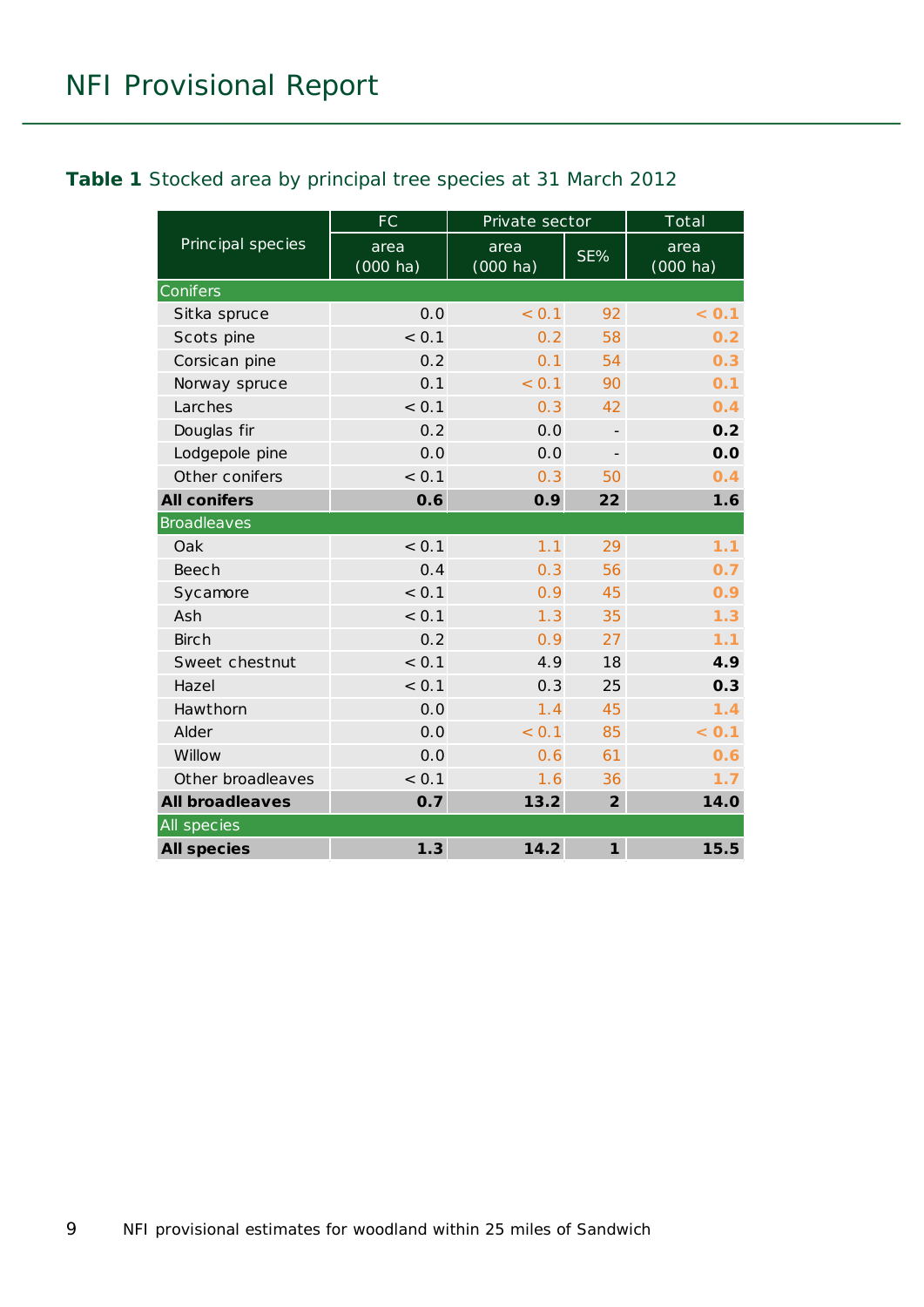#### <span id="page-9-0"></span>**Table 2** Stocked area by age class at 31 March 2012

|                 | <b>FC</b>                  | Private sector             |                          | Total                      |
|-----------------|----------------------------|----------------------------|--------------------------|----------------------------|
| Age class       | area<br>$(000 \text{ ha})$ | area<br>$(000 \text{ ha})$ | SE%                      | area<br>$(000 \text{ ha})$ |
| All conifers    |                            |                            |                          |                            |
| 0-10 years      | < 0.1                      | 0.0                        | $\overline{\phantom{a}}$ | < 0.1                      |
| $11-40$ years   | 0.3                        | $0.2^{\circ}$              | 56                       | 0.5                        |
| $41-60$ years   | 0.3                        | 0.3                        | 44                       | 0.6                        |
| $61-100$ years  | < 0.1                      | 0.4                        | 48                       | 0.5                        |
| $100+years$     | < 0.1                      | 0.0                        |                          | < 0.1                      |
| <b>Total</b>    | 0.6                        | 0.9                        | 22                       | 1.6                        |
| All broadleaves |                            |                            |                          |                            |
| 0-10 years      | < 0.1                      | 1.0                        | 34                       | 1.0                        |
| $11-40$ years   | 0.2                        | 7.5                        | 13                       | 7.6                        |
| $41-60$ years   | 0.2                        | 3.3                        | 22                       | 3.5                        |
| $61-100$ years  | 0.3                        | 1.4                        | 25                       | 1.7                        |
| $100+years$     | < 0.1                      | 0.1                        | 62                       | 0.1                        |
| <b>Total</b>    | 0.7                        | 13.2                       | $\overline{2}$           | 14.0                       |
| All species     |                            |                            |                          |                            |
| 0-10 years      | < 0.1                      | 1.0                        | 34                       | 1.0                        |
| $11-40$ years   | 0.4                        | 7.7                        | 12                       | 8.1                        |
| $41-60$ years   | 0.5                        | 3.6                        | 21                       | 4.1                        |
| $61-100$ years  | 0.4                        | 1.8                        | 22                       | 2.2                        |
| $100 + years$   | < 0.1                      | 0.1                        | 62                       | 0.1                        |
| Total           | 1.3                        | 14.2                       | $\mathbf{1}$             | 15.5                       |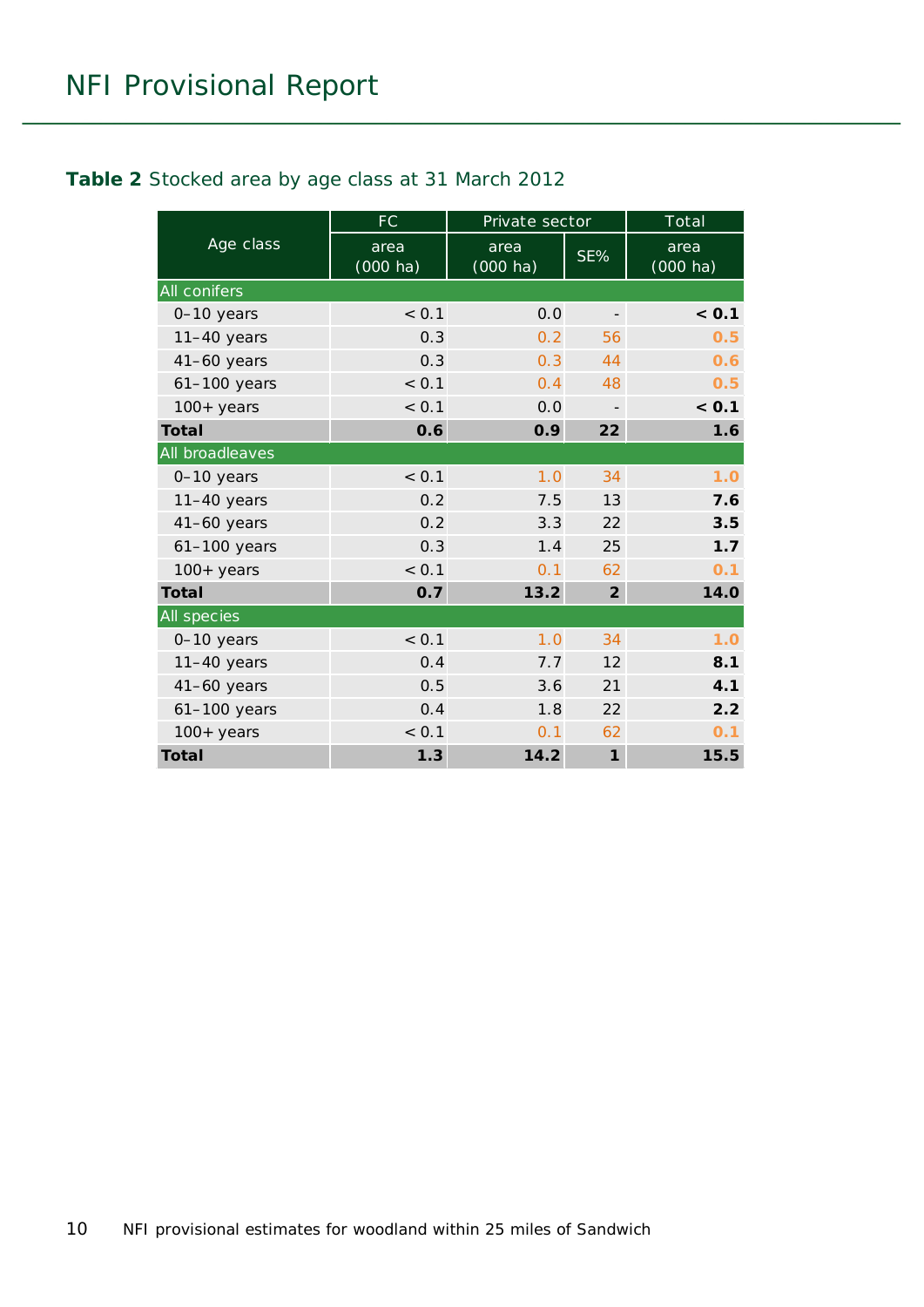#### <span id="page-10-0"></span>**Table 3** Stocked area by mean stand dbh class at 31 March 2012

|                     | <b>FC</b>                  | Private sector             |                          | Total                      |
|---------------------|----------------------------|----------------------------|--------------------------|----------------------------|
| Mean stand DBH      | area<br>$(000 \text{ ha})$ | area<br>$(000 \text{ ha})$ | SE%                      | area<br>$(000 \text{ ha})$ |
| <b>All conifers</b> |                            |                            |                          |                            |
| $0-7$ cm            | < 0.1                      | 0.0                        | $\overline{\phantom{a}}$ | < 0.1                      |
| $7-15$ cm           | 0.2                        | < 0.1                      | 62                       | 0.2                        |
| 15-30 cm            | 0.1                        | 0.6                        | 34                       | 0.7                        |
| 30-60 cm            | 0.3                        | 0.3                        | 49                       | 0.6                        |
| $60+cm$             | < 0.1                      | < 0.1                      | 96                       | < 0.1                      |
| Total               | 0.6                        | 0.9                        | 22                       | 1.6                        |
| All broadleaves     |                            |                            |                          |                            |
| $0-7$ cm            | < 0.1                      | 1.8                        | 26                       | 1.8                        |
| $7-15$ cm           | 0.2                        | 6.0                        | 15                       | 6.2                        |
| 15-30 cm            | 0.3                        | 3.0                        | 19                       | 3.3                        |
| 30-60 cm            | 0.2                        | 2.3                        | 28                       | 2.4                        |
| $60+cm$             | < 0.1                      | 0.2                        | 64                       | 0.2                        |
| <b>Total</b>        | 0.7                        | 13.2                       | $\overline{2}$           | 14.0                       |
| All species         |                            |                            |                          |                            |
| $0-7$ cm            | < 0.1                      | 1.8                        | 26                       | 1.8                        |
| $7-15$ cm           | 0.4                        | 6.0                        | 15                       | 6.4                        |
| 15-30 cm            | 0.4                        | 3.6                        | 16                       | 4.0                        |
| 30-60 cm            | 0.4                        | 2.6                        | 25                       | 3.0                        |
| $60 + cm$           | < 0.1                      | 0.2                        | 62                       | 0.2                        |
| Total               | 1.3                        | 14.2                       | $\boldsymbol{\eta}$      | 15.5                       |

#### <span id="page-10-1"></span>**Table 4** Felled area at 31 March 2012

|                  | FC.                        | Private sector             |        | Total                      |
|------------------|----------------------------|----------------------------|--------|----------------------------|
| Clearfelled area | area<br>$(000 \text{ ha})$ | area<br>$(000 \text{ ha})$ | $SE\%$ | area<br>$(000 \text{ ha})$ |
|                  | < 0.1                      |                            | 62     |                            |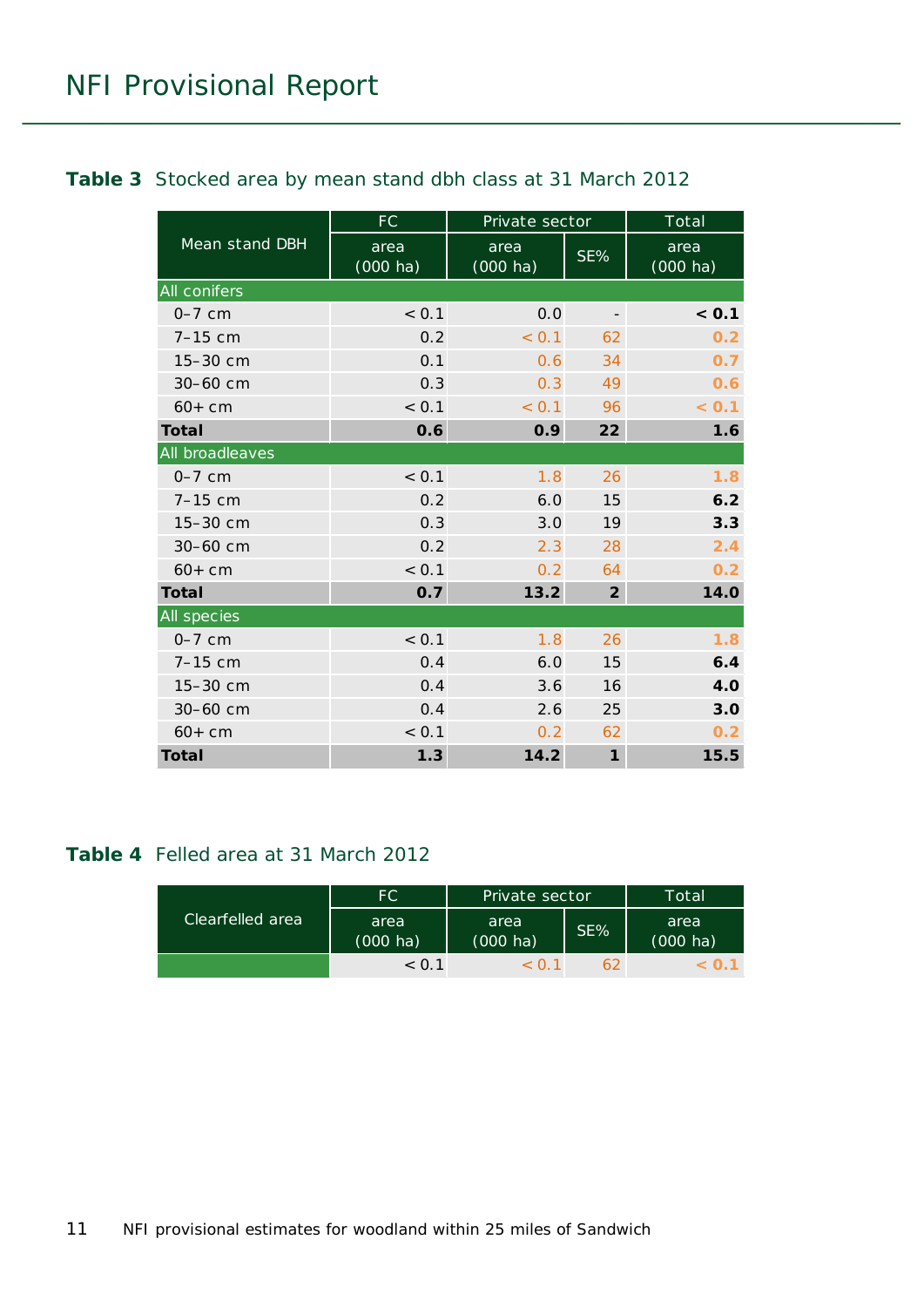## <span id="page-11-0"></span>Standing volume at 31 March 2012

<span id="page-11-1"></span>**Figure 4** Principal tree species composition by standing volume at 31 March 2012

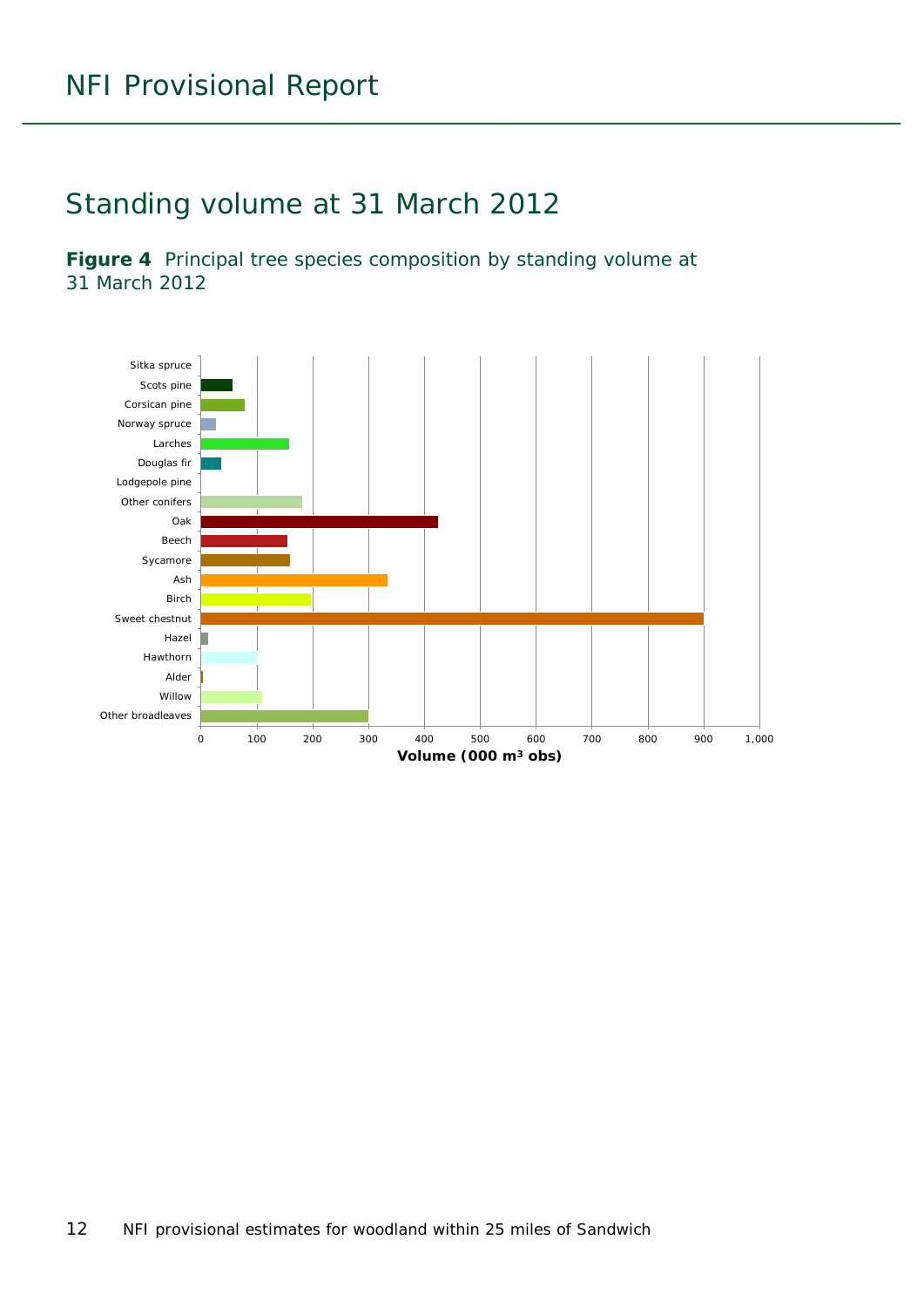<span id="page-12-0"></span>**Figure 5** Principal conifer tree species composition by standing volume at 31 March 2012



<span id="page-12-1"></span>**Figure 6** Principal broadleaved tree species composition by standing volume at 31 March 2012

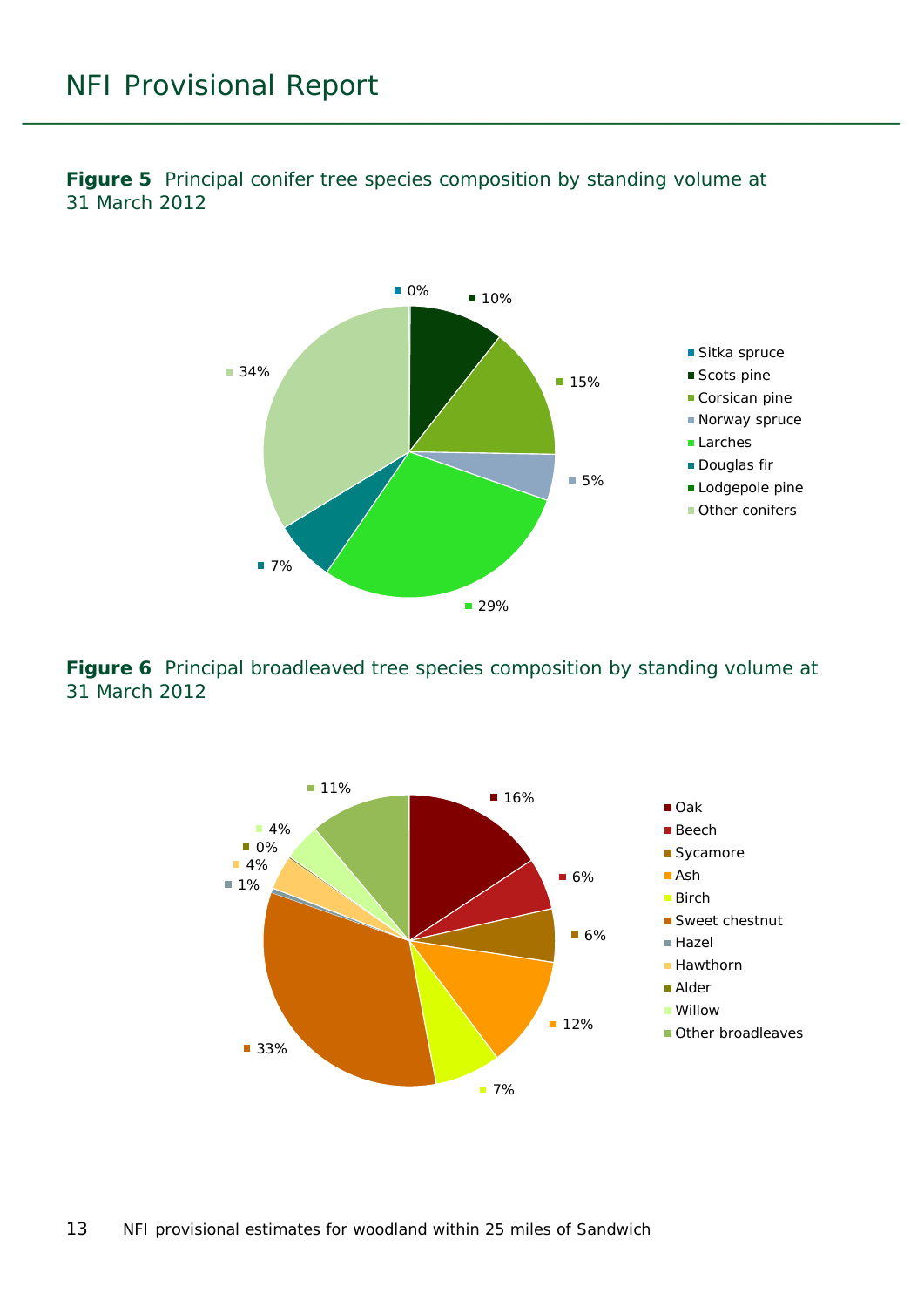#### <span id="page-13-0"></span>**Table 5** Standing volume by principal tree species at 31 March 2012

|                        | FC                                            | Private sector                                |     | Total                                         |
|------------------------|-----------------------------------------------|-----------------------------------------------|-----|-----------------------------------------------|
| Principal species      | volume<br>$(000 \; \text{m}^3 \; \text{obs})$ | volume<br>$(000 \; \text{m}^3 \; \text{obs})$ | SE% | volume<br>$(000 \; \text{m}^3 \; \text{obs})$ |
| Conifers               |                                               |                                               |     |                                               |
| Sitka spruce           | $\Omega$                                      | < 1                                           | 92  | < 1                                           |
| Scots pine             | 9                                             | 48                                            | 60  | 57                                            |
| Corsican pine          | 28                                            | 52                                            | 59  | 80                                            |
| Norway spruce          | 26                                            | 1                                             | 90  | 28                                            |
| Larches                | 9                                             | 149                                           | 46  | 158                                           |
| Douglas fir            | 37                                            | $\mathbf{O}$                                  |     | 37                                            |
| Lodgepole pine         | $\Omega$                                      | $\Omega$                                      |     | $\mathbf O$                                   |
| Other conifers         | 18                                            | 165                                           | 60  | 183                                           |
| <b>All conifers</b>    | 126                                           | 416                                           | 29  | 542                                           |
| <b>Broadleaves</b>     |                                               |                                               |     |                                               |
| Oak                    | $\overline{4}$                                | 421                                           | 39  | 425                                           |
| <b>Beech</b>           | 73                                            | 83                                            | 62  | 155                                           |
| Sycamore               | $<$ 1                                         | 160                                           | 54  | 160                                           |
| Ash                    | $\overline{2}$                                | 332                                           | 38  | 334                                           |
| <b>Birch</b>           | 14                                            | 183                                           | 28  | 197                                           |
| Sweet chestnut         | 3                                             | 898                                           | 23  | 901                                           |
| Hazel                  | < 1                                           | 14                                            | 35  | 14                                            |
| Hawthorn               | $\Omega$                                      | 101                                           | 53  | 101                                           |
| Alder                  | $\Omega$                                      | 5                                             | 85  | 5                                             |
| Willow                 | $\Omega$                                      | 110                                           | 55  | 110                                           |
| Other broadleaves      | 5                                             | 297                                           | 38  | 301                                           |
| <b>All broadleaves</b> | 101                                           | 2,607                                         | 13  | 2,708                                         |
| All species            |                                               |                                               |     |                                               |
| <b>All species</b>     | 228                                           | 3,024                                         | 12  | 3,252                                         |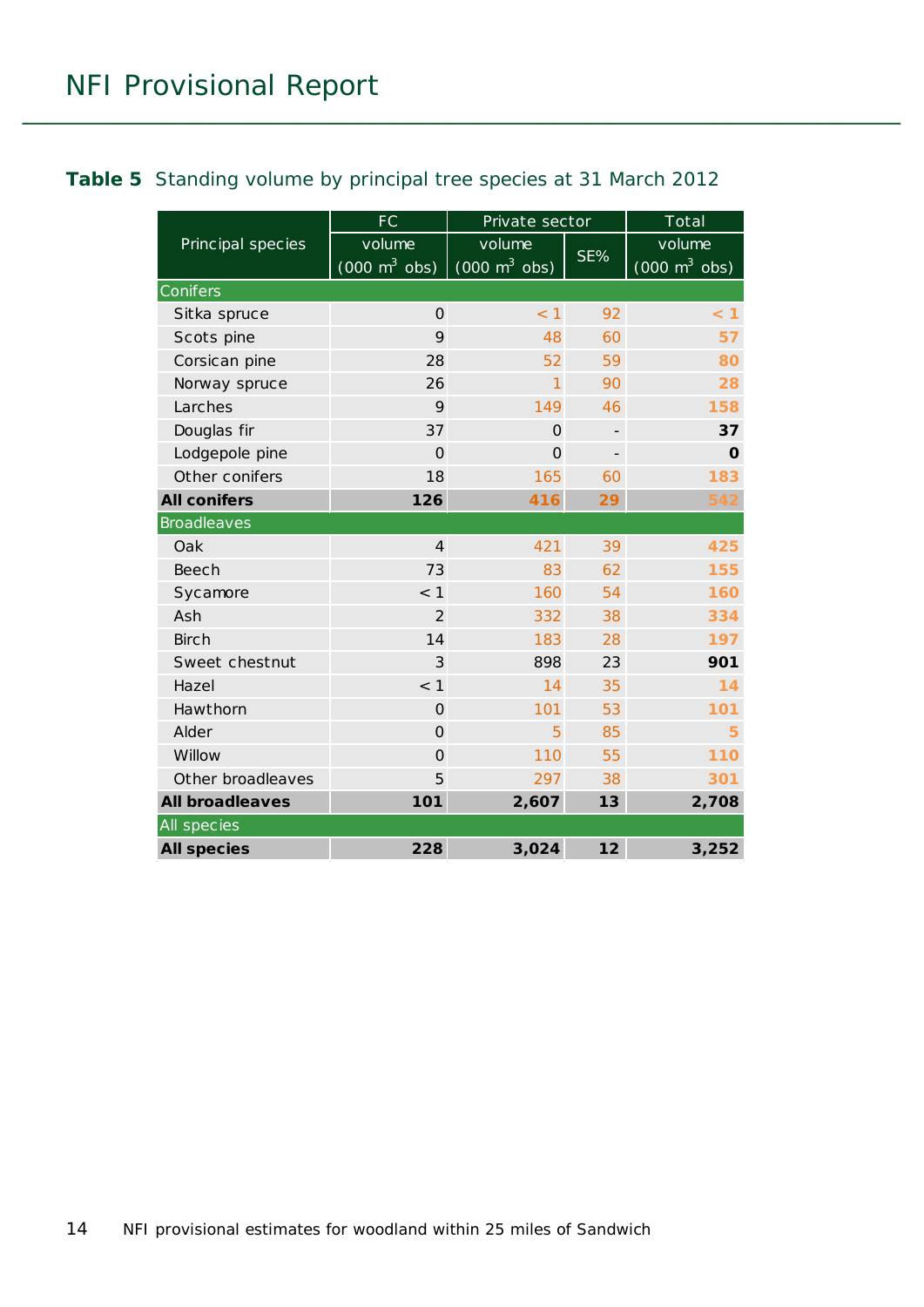#### <span id="page-14-0"></span>**Table 6** Standing volume by age class at 31 March 2012

|                 | <b>FC</b>                             | Private sector                  |     | Total                               |
|-----------------|---------------------------------------|---------------------------------|-----|-------------------------------------|
| Age class       | volume                                | volume                          |     | volume                              |
|                 | $(000 \overline{m^3} \overline{obs})$ | $(000 \text{ m}^3 \text{ obs})$ | SE% | $(000 \; \text{m}^3 \; \text{obs})$ |
| All conifers    |                                       |                                 |     |                                     |
| 0-10 years      | < 1                                   | $\Omega$                        |     | < 1                                 |
| $11-40$ years   | 30                                    | 64                              | 52  | 94                                  |
| $41-60$ years   | 78                                    | 145                             | 53  | 223                                 |
| 61-100 years    | 18                                    | 207                             | 61  | 224                                 |
| $100+$ years    | $<$ 1                                 | 0                               |     | < 1                                 |
| Total           | 126                                   | 416                             | 29  | 542                                 |
| All broadleaves |                                       |                                 |     |                                     |
| 0-10 years      | $\Omega$                              | < 1                             | 92  | $<$ 1                               |
| $11-40$ years   | 5                                     | 1,362                           | 21  | 1,367                               |
| $41-60$ years   | 28                                    | 661                             | 24  | 689                                 |
| $61-100$ years  | 66                                    | 535                             | 34  | 600                                 |
| $100+years$     | 3                                     | 49                              | 65  | 52                                  |
| <b>Total</b>    | 101                                   | 2,607                           | 13  | 2,708                               |
| All species     |                                       |                                 |     |                                     |
| 0-10 years      | < 1                                   | < 1                             | 92  | < 1                                 |
| $11-40$ years   | 35                                    | 1,427                           | 20  | 1,462                               |
| $41-60$ years   | 106                                   | 807                             | 22  | 913                                 |
| $61-100$ years  | 83                                    | 741                             | 30  | 824                                 |
| $100+years$     | 3                                     | 49                              | 65  | 53                                  |
| Total           | 228                                   | 3,024                           | 12  | 3,252                               |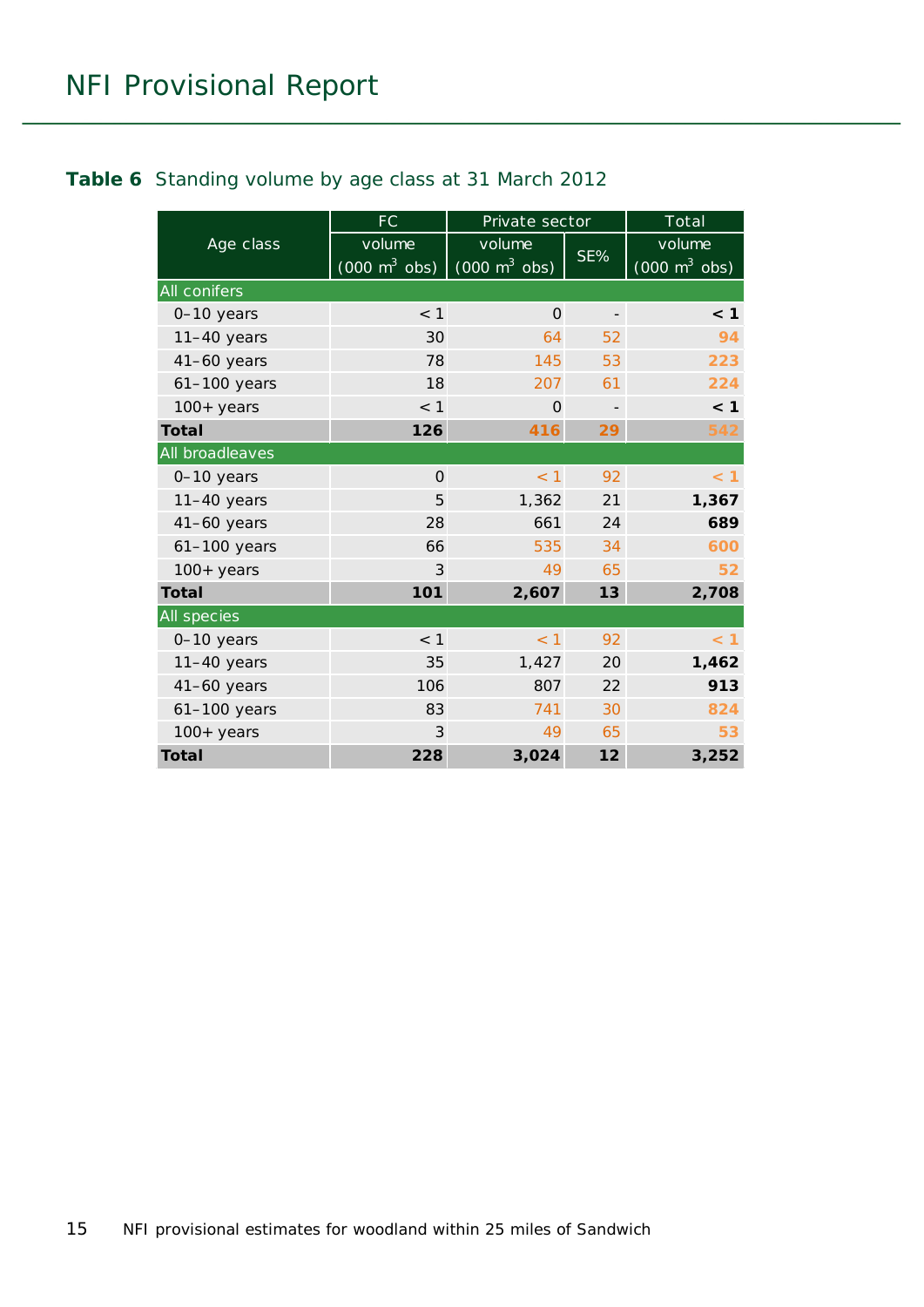#### <span id="page-15-0"></span>**Table 7** Standing volume by mean dbh class at 31 March 2012

|                 | <b>FC</b>                                 | Private sector                            |                          | Total                                     |
|-----------------|-------------------------------------------|-------------------------------------------|--------------------------|-------------------------------------------|
| Mean stand DBH  | volume<br>$(000 \text{ m}^3 \text{ obs})$ | volume<br>$(000 \text{ m}^3 \text{ obs})$ | SE%                      | volume<br>$(000 \text{ m}^3 \text{ obs})$ |
| All conifers    |                                           |                                           |                          |                                           |
| $0-7$ cm        | $\Omega$                                  | $\mathbf{O}$                              | $\overline{\phantom{0}}$ | $\mathbf 0$                               |
| $7-15$ cm       | 20                                        | $<$ 1                                     | 68                       | 20                                        |
| 15-30 cm        | 28                                        | 259                                       | 50                       | 286                                       |
| 30-60 cm        | 76                                        | 140                                       | 55                       | 216                                       |
| $60+cm$         | 3                                         | 17                                        | 96                       | 20                                        |
| Total           | 126                                       | 416                                       | 29                       | 542                                       |
| All broadleaves |                                           |                                           |                          |                                           |
| $0-7$ cm        | < 1                                       | 26                                        | 45                       | 26                                        |
| $7-15$ cm       | 20                                        | 690                                       | 18                       | 710                                       |
| 15-30 cm        | 47                                        | 1,157                                     | 26                       | 1,205                                     |
| 30-60 cm        | 34                                        | 523                                       | 27                       | 557                                       |
| $60+cm$         | $<$ 1                                     | 211                                       | 74                       | 211                                       |
| Total           | 101                                       | 2,607                                     | 13                       | 2,708                                     |
| All species     |                                           |                                           |                          |                                           |
| $0-7$ cm        | $<$ 1                                     | 26                                        | 45                       | 26                                        |
| 7-15 cm         | 39                                        | 691                                       | 18                       | 730                                       |
| 15-30 cm        | 75                                        | 1,417                                     | 23                       | 1,492                                     |
| 30-60 cm        | 110                                       | 663                                       | 24                       | 774                                       |
| $60 + cm$       | 3                                         | 228                                       | 69                       | 230                                       |
| Total           | 228                                       | 3,024                                     | 12                       | 3,252                                     |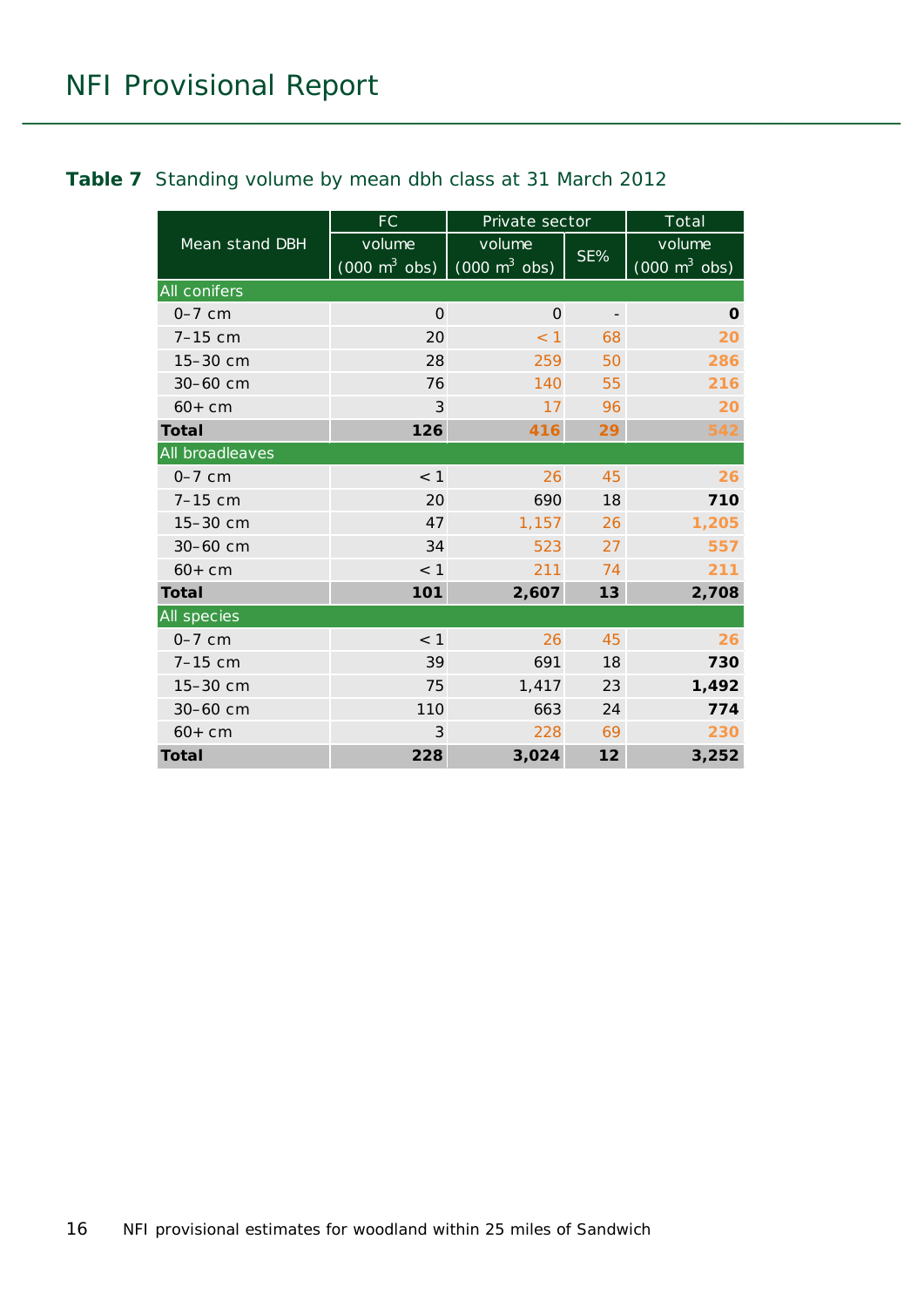### <span id="page-16-0"></span>Above ground biomass at 31 March 2012

<span id="page-16-1"></span>Figure 7 Principal tree species composition by above ground biomass at 31 March 2012

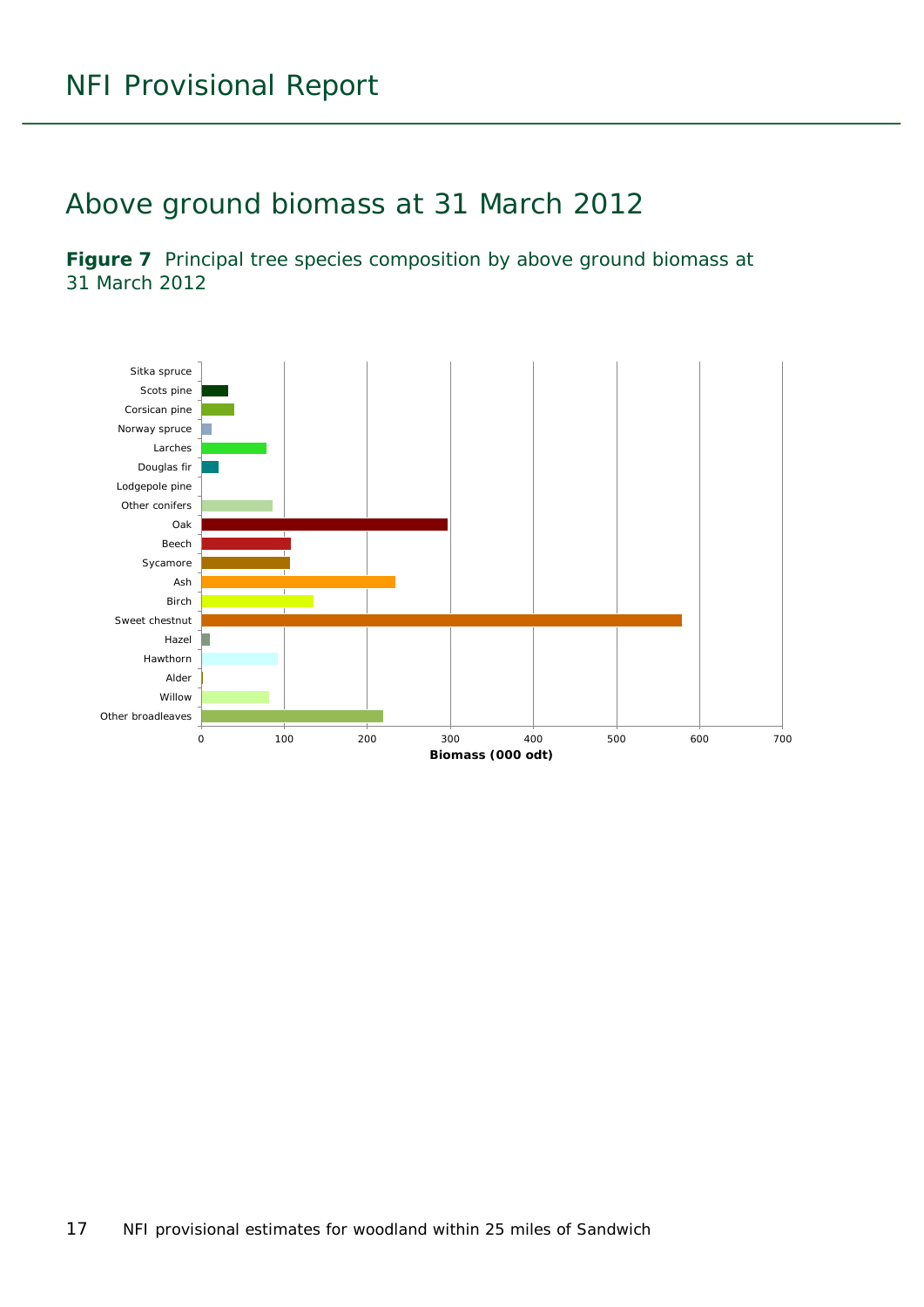<span id="page-17-0"></span>**Figure 8** Principal conifer tree species composition by above ground biomass at 31 March 2012



<span id="page-17-1"></span>**Figure 9** Principal broadleaved tree species composition by above ground biomass at 31 March 2012

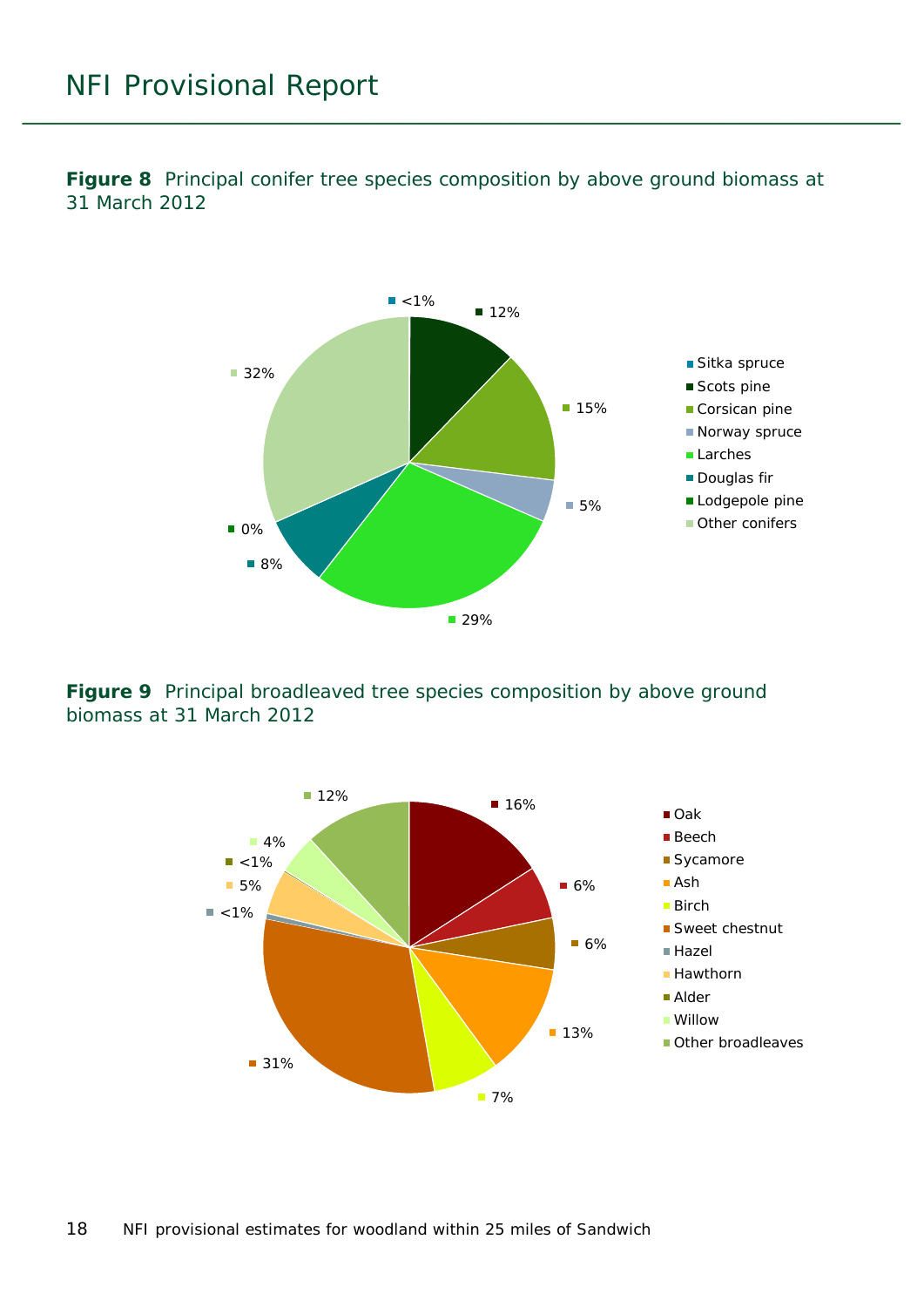<span id="page-18-0"></span>**Table 8** Biomass stock (above ground) by principal tree species as at 31 March 2012

|                        | <b>FC</b>              | Private sector                |     | Total                  |
|------------------------|------------------------|-------------------------------|-----|------------------------|
| Principal species      | biomass<br>$(000$ odt) | <b>biomass</b><br>$(000$ odt) | SE% | biomass<br>$(000$ odt) |
| Conifers               |                        |                               |     |                        |
| Sitka spruce           | $\Omega$               | < 1                           | 92  | < 1                    |
| Scots pine             | 5                      | 28                            | 60  | 33                     |
| Corsican pine          | 15                     | 25                            | 58  | 40                     |
| Norway spruce          | 12                     | < 1                           | 90  | 13                     |
| Larches                | $\overline{4}$         | 74                            | 47  | 79                     |
| Douglas fir            | 21                     | $\Omega$                      |     | 21                     |
| Lodgepole pine         | $\mathbf 0$            | $\Omega$                      |     | $\mathbf 0$            |
| Other conifers         | 8                      | 78                            | 56  | 86                     |
| <b>All conifers</b>    | 66                     | 206                           | 27  | 272                    |
| <b>Broadleaves</b>     |                        |                               |     |                        |
| Oak                    | 3                      | 294                           | 38  | 298                    |
| <b>Beech</b>           | 52                     | 57                            | 60  | 109                    |
| Sycamore               | $<$ 1                  | 107                           | 51  | 107                    |
| Ash                    | $\overline{2}$         | 232                           | 38  | 234                    |
| <b>Birch</b>           | 11                     | 124                           | 27  | 136                    |
| Sweet chestnut         | $\overline{2}$         | 577                           | 22  | 579                    |
| Hazel                  | < 1                    | 11                            | 34  | 11                     |
| Hawthorn               | $\mathbf 0$            | 92                            | 50  | 92                     |
| Alder                  | $\Omega$               | 3                             | 85  | 3                      |
| Willow                 | $\Omega$               | 82                            | 54  | 82                     |
| Other broadleaves      | 3                      | 216                           | 39  | 220                    |
| <b>All broadleaves</b> | 74                     | 1,803                         | 12  | 1,877                  |
| All species            |                        |                               |     |                        |
| <b>All species</b>     | 140                    | 2,010                         | 11  | 2,150                  |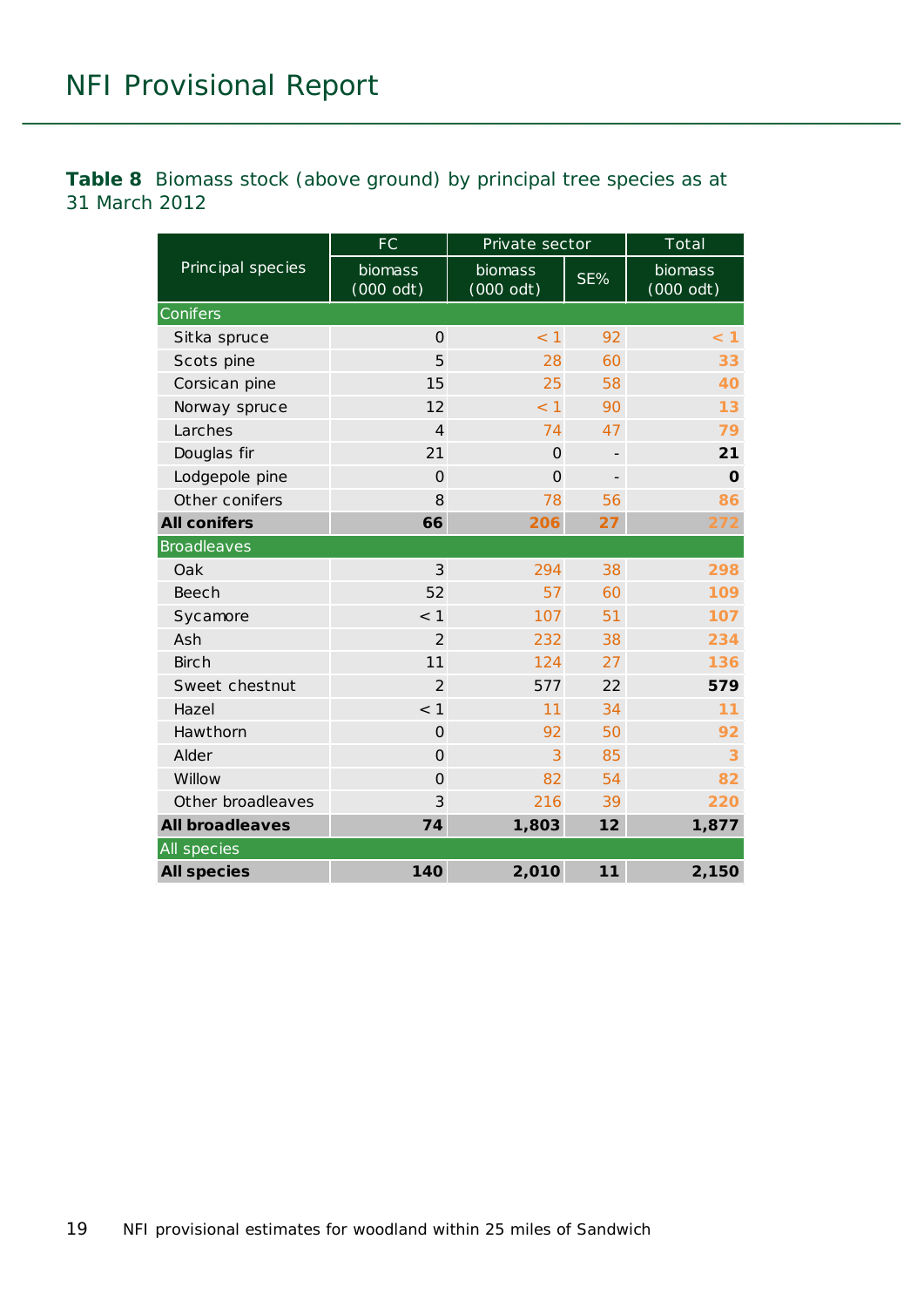### <span id="page-19-0"></span>25-year forecast of availability

Refer to the NFI report *50-year forecast of softwood timber availability* (2014) for a description of the underlying methodology and interpretation of the softwood forecast, and also for the England and GB context.

Refer to the NFI report *50-year forecast of hardwood timber availability* (2014) for a description of the underlying methodology and interpretation of the hardwood forecast, and also for the England and GB context.

In **Tables 9 – 11** and **Figures 10 – 13** the estimates for the Forestry Commission are based on harvesting regimes derived from their felling and thinning plans as of 31 March 2012.

For the Private sector, information for **Tables 9 – 11** and **Figures 10 – 13** is based on a scenario which assumes felling at age of maximum mean annual increment with moderate wind risk measures for conifers and broadleaves.

Restocking assumptions for conifer stands clearfelled during the forecast period have been implemented that provide for:

- a 10% reduction in the area of conifers on the subsequent rotation
- restocking of currently clearfelled land
- a change in the composition of conifer species on restocking

Restocking assumptions for broadleaved stands clearfelled during the forecast period have been included that provide for:

- No reduction in stocked area.
- Like for like species choices are used for broadleaves.
- That 50% of the land associated with the reduction in conifer stocked area arising from the assumption above is stocked with broadleaves.

A full description of the restocking assumptions is to be found in **Table D3** of the *50 year forecast of softwood timber availability* (2014). The same restocking assumptions have been applied to both the FC and Private sector forecasts.

Woodland that is classed as currently clearfelled will be restocked according to the restock prescription.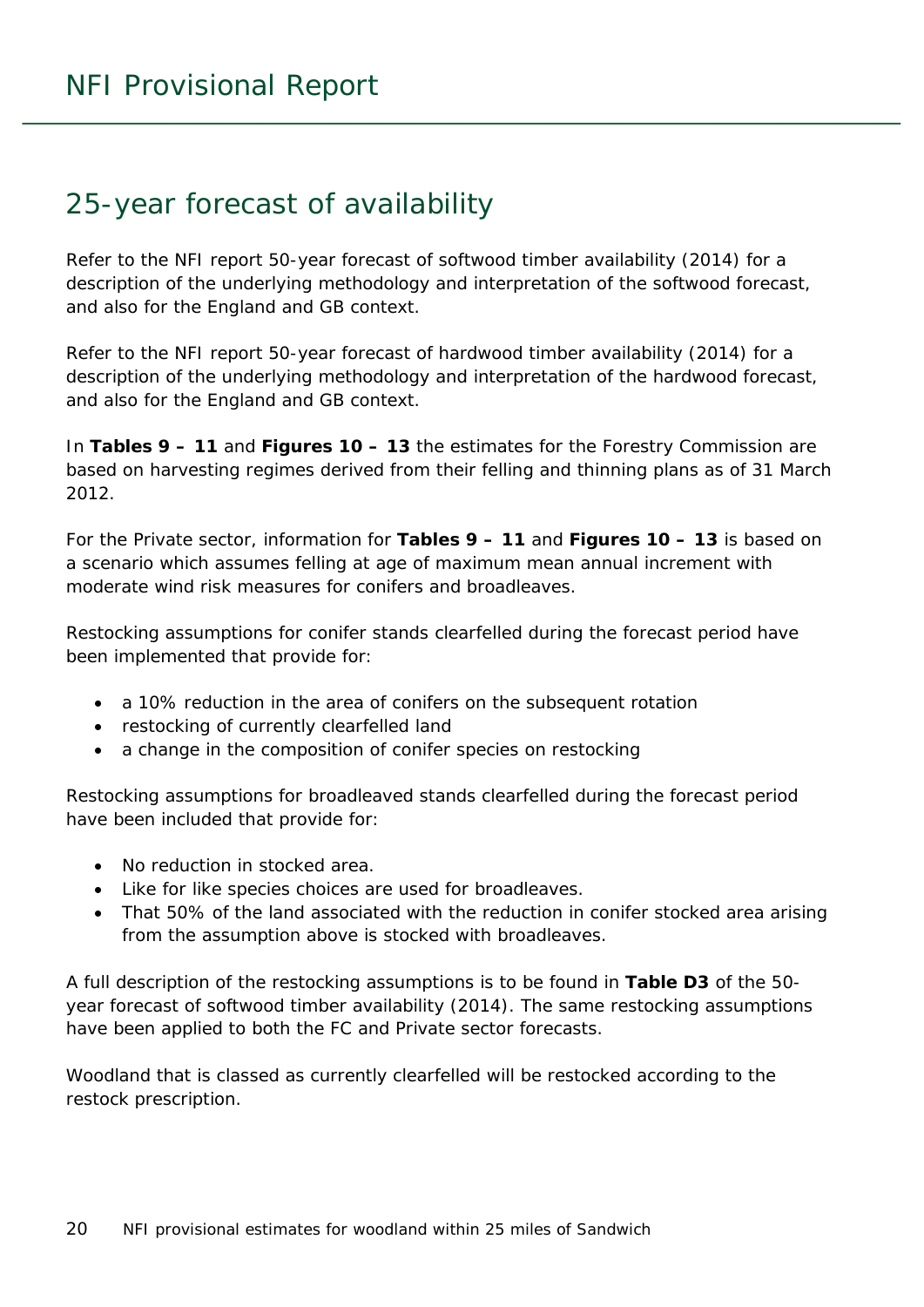#### 25-year forecast of timber availability

**Table 9** 25-year forecast of timber availability by time period and principal species; average annual volumes within period

<span id="page-20-0"></span>

|                        |                                     | $2017 - 21$    |                          |                                     |                                     | $2022 - 26$    |                          |                                     | $2027 - 31$                         |                |                          |                                 |  |  |
|------------------------|-------------------------------------|----------------|--------------------------|-------------------------------------|-------------------------------------|----------------|--------------------------|-------------------------------------|-------------------------------------|----------------|--------------------------|---------------------------------|--|--|
| Principal species      | FC.                                 | Private sector |                          | Total                               | FC.                                 | Private sector |                          | Total                               | FC.                                 | Private sector |                          | Total                           |  |  |
|                        | volume                              |                | SE%                      | volume                              | volume                              |                | SE%                      | volume                              | volume                              |                | SE%                      | volume                          |  |  |
|                        | $(000 \; \text{m}^3 \; \text{obs})$ |                |                          | $(000 \; \text{m}^3 \; \text{obs})$ | $(000 \; \text{m}^3 \; \text{obs})$ |                |                          | $(000 \; \text{m}^3 \; \text{obs})$ | $(000 \; \text{m}^3 \; \text{obs})$ |                |                          | $(000 \text{ m}^3 \text{ obs})$ |  |  |
|                        |                                     |                |                          |                                     |                                     |                |                          |                                     |                                     |                |                          |                                 |  |  |
| <b>All conifers</b>    | $6\overline{6}$                     | 21             | 32 <sub>2</sub>          | 27                                  | $5\phantom{.0}$                     | 11             | 41                       | 16                                  | 8                                   | 10             | 41                       | 19                              |  |  |
| Sitka spruce           | $\Omega$                            | $\mathsf{O}$   | $\overline{\phantom{a}}$ | $\mathbf 0$                         | $\Omega$                            | $\mathbf 0$    | $\overline{\phantom{a}}$ | $\mathbf 0$                         | $\mathbf{O}$                        | $\mathbf{O}$   |                          | $\mathbf 0$                     |  |  |
| Scots pine             | $<$ 1                               | $\mathbf{1}$   | 59                       |                                     | < 1                                 | $\mathbf{1}$   | 59                       | $\overline{2}$                      | < 1                                 |                | 59                       | $\overline{2}$                  |  |  |
| Corsican pine          | 1                                   | $\overline{2}$ | 48                       | 4                                   | $\mathbf{1}$                        | < 1            | 74                       | $\overline{2}$                      | $\overline{2}$                      | < 1            | 75                       | 3                               |  |  |
| Norway spruce          | 1                                   | $\mathbf 0$    | $\overline{\phantom{a}}$ |                                     | $\mathbf{1}$                        | $\mathbf 0$    | $\overline{\phantom{a}}$ | $\mathbf{1}$                        | $\overline{2}$                      | $\mathbf 0$    | $\overline{\phantom{a}}$ | $\overline{c}$                  |  |  |
| Larches                | < 1                                 | 13             | 51                       | 14                                  | < 1                                 | $\overline{4}$ | 62                       | 5                                   | < 1                                 | $\overline{4}$ | 61                       | 5                               |  |  |
| Douglas fir            | 2                                   | $\mathsf{O}$   | $\overline{\phantom{a}}$ | 2                                   | 2                                   | $\mathbf 0$    | $\overline{\phantom{a}}$ | 2                                   | $\sqrt{3}$                          | $\mathbf{O}$   | $\overline{\phantom{a}}$ | $\mathfrak{S}$                  |  |  |
| Lodgepole pine         | $\mathbf{O}$                        | $\mathbf 0$    | $\overline{\phantom{a}}$ | $\mathbf{O}$                        | $\Omega$                            | $\mathbf 0$    | $\overline{\phantom{a}}$ | $\mathsf{O}$                        | $\mathbf 0$                         | $\overline{O}$ |                          | $\mathbf 0$                     |  |  |
| Other conifers         | $<$ 1                               | $\overline{4}$ | 86                       | 5                                   | < 1                                 | $\overline{4}$ | 86                       | $\overline{A}$                      | < 1                                 | $\Delta$       | 86                       | 5                               |  |  |
| <b>All broadleaves</b> | 3                                   | 107            | 10                       | 110                                 | < 1                                 | 103            | 22                       | 103                                 | 3                                   | 62             | 11                       | 65                              |  |  |
| Oak                    | $<$ 1                               | $\overline{2}$ | 38                       | 3                                   | < 1                                 | 3              | 37                       | 3                                   | < 1                                 | 3              | 37                       | 3                               |  |  |
| Beech                  | 3                                   | $\mathbf{1}$   | 58                       | $\overline{4}$                      | < 1                                 | 14             | 81                       | 14                                  | 3                                   | < 1            | 50                       | 3                               |  |  |
| Sycamore               | < 1                                 | 14             | 64                       | 14                                  | $\mathbf 0$                         | 5              | 44                       | $5\phantom{.}$                      | < 1                                 | $\overline{7}$ | 70                       |                                 |  |  |
| Ash                    | < 1                                 | 19             | 32                       | 19                                  | $\Omega$                            | 36             | 56                       | 36                                  | < 1                                 | 2              | 51                       | $\overline{2}$                  |  |  |
| <b>Birch</b>           | $<$ 1                               | 18             | 32                       | 18                                  | < 1                                 | $\overline{4}$ | 32                       | $\overline{4}$                      | < 1                                 | 8              | 60                       | 8                               |  |  |
| Sweet chestnut         | < 1                                 | 28             | 21                       | 28                                  | < 1                                 | 24             | 20                       | 24                                  | < 1                                 | 25             | 20                       | 25                              |  |  |
| Hazel                  | 0                                   | $\mathbf{1}$   | 44                       |                                     | $\mathsf{O}$                        | < 1            | 26                       | < 1                                 | $\mathbf 0$                         |                | 40                       |                                 |  |  |
| Hawthorn               | $\mathbf{O}$                        | $\overline{4}$ | 46                       | $\overline{4}$                      | $\mathsf{O}$                        | $\overline{4}$ | 47                       | $\overline{4}$                      | $\mathbf 0$                         | 3              | 48                       |                                 |  |  |
| Alder                  | $\mathbf{O}$                        | < 1            | 85                       | $<$ 1                               | $\mathsf{O}$                        | < 1            | 85                       | < 1                                 | $\mathsf{O}$                        |                | 85                       |                                 |  |  |
| Willow                 | $\overline{O}$                      | 5 <sup>5</sup> | 74                       | 5                                   | $\Omega$                            | 2              | 59                       | 2                                   | $\mathbf{O}$                        |                | 50                       |                                 |  |  |
| Other broadleaves      | < 1                                 | 15             | 44                       | 15                                  | $<$ 1                               | 8              | 36                       | 8                                   | < 1                                 |                | 40                       |                                 |  |  |
| <b>All species</b>     | 9                                   | 128            | 10                       | 137                                 | 5                                   | 114            | 20                       | 119                                 | 12                                  | 72             | 11                       | 84                              |  |  |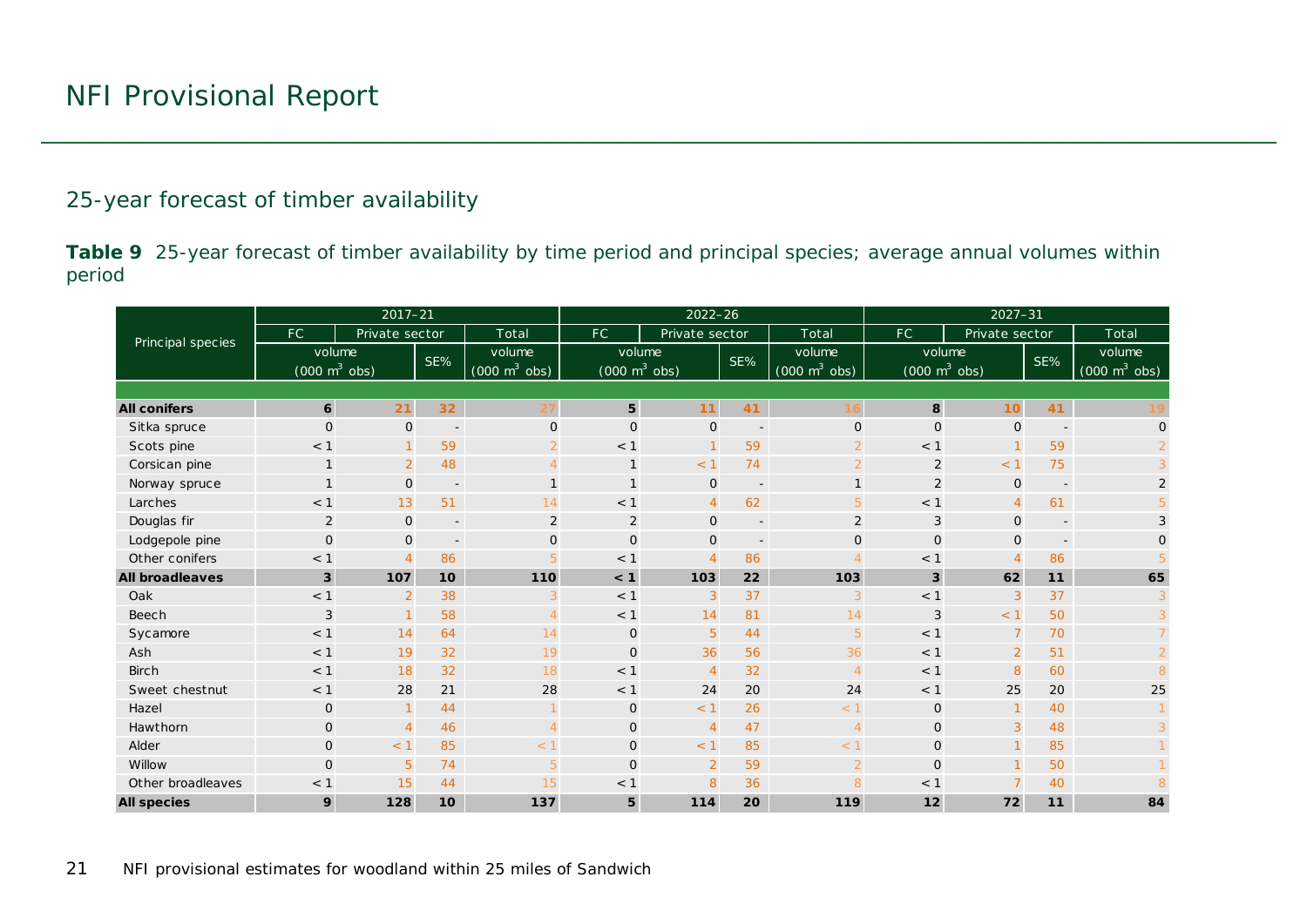**Table 9 (cont'd)** 25-year forecast of timber availability by time period and principal species; average annual volumes within period

|                        |                                           | $2032 - 36$    |                          |                                           | 2037-41                                       |                |                          |                                           |  |  |  |
|------------------------|-------------------------------------------|----------------|--------------------------|-------------------------------------------|-----------------------------------------------|----------------|--------------------------|-------------------------------------------|--|--|--|
|                        | FC.                                       | Private sector |                          | Total                                     | FC.                                           | Private sector |                          | Total                                     |  |  |  |
| Principal species      | volume<br>$(000 \text{ m}^3 \text{ obs})$ |                | SE%                      | volume<br>$(000 \text{ m}^3 \text{ obs})$ | volume<br>$(000 \; \text{m}^3 \; \text{obs})$ |                | SE%                      | volume<br>$(000 \text{ m}^3 \text{ obs})$ |  |  |  |
|                        |                                           |                |                          |                                           |                                               |                |                          |                                           |  |  |  |
| <b>All conifers</b>    | 10                                        | 11             | 37                       | 21                                        | 9                                             | 17             | 49                       | 26                                        |  |  |  |
| Sitka spruce           | < 1                                       | < 1            | 86                       | < 1                                       | < 1                                           | < 1            | 47                       | < 1                                       |  |  |  |
| Scots pine             | < 1                                       | 1              | 60                       | $\overline{2}$                            | < 1                                           | 9              | 75                       | 9                                         |  |  |  |
| Corsican pine          | 3                                         | < 1            | 75                       | $\overline{4}$                            | 3                                             | < 1            | 80                       | 3                                         |  |  |  |
| Norway spruce          | $\overline{2}$                            | < 1            | 90                       | 3                                         | $\overline{2}$                                | < 1            | 86                       | $\overline{2}$                            |  |  |  |
| Larches                | < 1                                       | $\overline{4}$ | 62                       | 5                                         | < 1                                           | 6              | 81                       | 6                                         |  |  |  |
| Douglas fir            | 3                                         | < 1            | 86                       | 3                                         | 3                                             | < 1            | 77                       | 3                                         |  |  |  |
| Lodgepole pine         | $\overline{O}$                            | $\mathbf{O}$   | $\overline{\phantom{a}}$ | $\Omega$                                  | $\Omega$                                      | < 1            | 86                       | < 1                                       |  |  |  |
| Other conifers         | < 1                                       | $\overline{4}$ | 86                       | 5                                         | < 1                                           | < 1            | 79                       | $\overline{2}$                            |  |  |  |
| <b>All broadleaves</b> | < 1                                       | 73             | 17                       | 73                                        | 3                                             | 79             | 15                       | 82                                        |  |  |  |
| Oak                    | < 1                                       | 14             | 74                       | 14                                        | < 1                                           | 16             | 46                       | 16                                        |  |  |  |
| Beech                  | $\Omega$                                  | < 1            | 50                       | < 1                                       | 3                                             | < 1            | 50                       | 3                                         |  |  |  |
| Sycamore               | $\overline{O}$                            | 6              | 61                       | 6                                         | < 1                                           | 3              | 80                       | 3                                         |  |  |  |
| Ash                    | < 1                                       | 8              | 59                       | 8                                         | < 1                                           | 3              | 38                       | 3                                         |  |  |  |
| <b>Birch</b>           | < 1                                       | $\overline{2}$ | 41                       | $\overline{2}$                            | < 1                                           | $\overline{1}$ | 32                       | $\overline{2}$                            |  |  |  |
| Sweet chestnut         | < 1                                       | 27             | 20                       | 27                                        | < 1                                           | 28             | 20                       | 28                                        |  |  |  |
| Hazel                  | $\mathbf{O}$                              | $\overline{2}$ | 37                       | $\overline{2}$                            | $\mathbf{O}$                                  | $\overline{2}$ | 47                       | $\overline{2}$                            |  |  |  |
| Hawthorn               | $\overline{O}$                            | 3              | 53                       | 3                                         | $\Omega$                                      | 3              | 53                       | 3                                         |  |  |  |
| Alder                  | $\overline{O}$                            | < 1            | 85                       | < 1                                       | $\mathbf{O}$                                  | $\Omega$       | $\overline{\phantom{a}}$ | $\mathbf 0$                               |  |  |  |
| Willow                 | $\overline{O}$                            | 1              | 51                       | $\overline{1}$                            | $\Omega$                                      | 13             | 77                       | 13                                        |  |  |  |
| Other broadleaves      | < 1                                       | $\overline{7}$ | 44                       |                                           | < 1                                           | $\overline{7}$ | 41                       | $\overline{7}$                            |  |  |  |
| <b>All species</b>     | 10 <sup>1</sup>                           | 84             | 16                       | 94                                        | 12                                            | 96             | 15                       | 108                                       |  |  |  |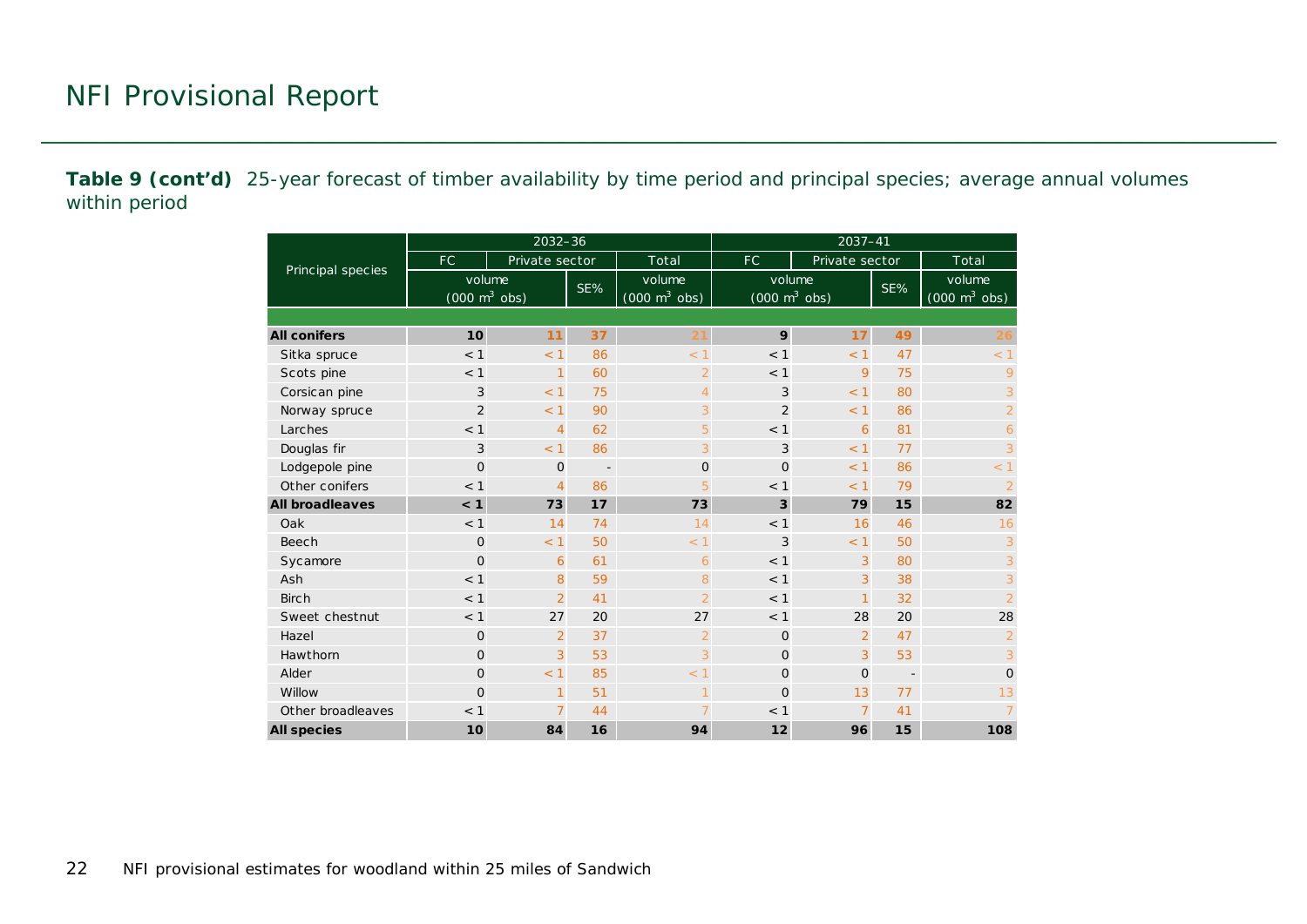| Top<br>diameter<br>class (cm) | $2017 - 21$         |                     |                 |                | $2022 - 26$              |     |                     | $2027 - 31$         |     |                 | $2032 - 36$              |     |                      | $2037 - 41$             |     |
|-------------------------------|---------------------|---------------------|-----------------|----------------|--------------------------|-----|---------------------|---------------------|-----|-----------------|--------------------------|-----|----------------------|-------------------------|-----|
|                               | FC.                 | Private sector      |                 | <b>FC</b>      | Private sector           |     | FC.                 | Private sector      |     | <b>FC</b>       | Private sector           |     | FC<br>Private sector |                         |     |
|                               | $(000 \text{ m}^3)$ | $(000 \text{ m}^3)$ | SE%             | $m^3$<br>(000) | $(000 \text{ m}^3)$      | SE% | $(000 \text{ m}^3)$ | $(000 \text{ m}^3)$ | SE% | $m3$ )<br>(000) | $\text{m}^3$<br>(000)    | SE% | $(000 \text{ m}^3)$  | $\mathsf{m}^3$<br>(000) | SE% |
| <b>All conifers</b>           |                     |                     |                 |                |                          |     |                     |                     |     |                 |                          |     |                      |                         |     |
| $7 - 14$                      | $\overline{2}$      |                     | 40              |                | $\lt$                    | 44  | < 1                 | $\leq$ <sup>7</sup> | 43  | < 1             | $\lt$                    | 30  | < 1                  | $\leq$                  | 27  |
| $14 - 16$                     | $<$ 1               |                     | 43              | $<$ 1          |                          | 47  | $<$ 1               |                     | 47  | $<$ 1           |                          | 37  | < 1                  |                         | 29  |
| $16 - 18$                     | $<$ 1               |                     | 41              | $<$ 1          |                          | 46  | $<$ 1               |                     | 47  | $<$ 1           |                          | 42  | $<$ 1                |                         | 33  |
| $18 - 24$                     | $<$ 1               |                     | 38              | $<$ 1          |                          | 51  |                     |                     | 53  | $\sim$          |                          | 48  | 2                    |                         | 39  |
| $24 - 34$                     | 2                   |                     | 44              |                |                          | 48  |                     |                     | 46  |                 |                          | 44  | 2                    |                         | 45  |
| $34 - 44$                     | $<$ 1               |                     | 69              | $<$ 1          |                          | 72  |                     | $\leq$ <sup>1</sup> | 64  | $\overline{2}$  |                          | 58  |                      |                         | 57  |
| $44 - 54$                     | $<$ 1               | $\overline{a}$      | 64              | $<$ 1          | $\overline{\phantom{a}}$ | 67  | $<$ 1               | $\leq$ $\sim$       | 68  | $<$ 1           | $\overline{\phantom{a}}$ | 70  | $<$ 1                |                         | 62  |
| $54+$                         | $\leq$ 1            | $\lt$               | 78              | $<$ 1          | $\lt$                    | 75  | $<$ 1               | $\leq$              | 72  | $<$ 1           | $\overline{\phantom{a}}$ | 69  |                      |                         | 64  |
| <b>Total</b>                  | 6                   | 21                  | 32 <sub>2</sub> | 5              |                          | 41  | 8                   |                     | 41  | 10              |                          | 37  | 9                    |                         | 49  |

<span id="page-22-0"></span>

| Top             | $2017 - 21$         |                       |                 |                     | $2022 - 26$         |     |                     | $2027 - 31$         |                 |                     | $2032 - 36$    |     |                     | $2037 - 41$         |     |
|-----------------|---------------------|-----------------------|-----------------|---------------------|---------------------|-----|---------------------|---------------------|-----------------|---------------------|----------------|-----|---------------------|---------------------|-----|
| diameter        | FC.                 | Private sector        |                 | FC.                 | Private sector      |     | FC.                 | Private sector      |                 | FC.                 | Private sector |     | <b>FC</b>           | Private sector      |     |
| class (cm)      | $(000 \text{ m}^3)$ | $(000 \; \text{m}^3)$ | SE%             | $(000 \text{ m}^3)$ | $(000 \text{ m}^3)$ | SE% | $(000 \text{ m}^3)$ | $(000 \text{ m}^3)$ | SE%             | $(000 \text{ m}^3)$ | $m^3$<br>(000) | SE% | $(000 \text{ m}^3)$ | $(000 \text{ m}^3)$ | SE% |
| All broadleaves |                     |                       |                 |                     |                     |     |                     |                     |                 |                     |                |     |                     |                     |     |
| $7 - 14$        | < 1                 | 38                    | 12              | $<$ 1               | 30                  | 11  | < 1                 | 24                  | 10 <sub>2</sub> | $<$ 1               | 25             | 14  | < 1                 | 21                  | 12  |
| $14 - 16$       | $<$ 1               | 8                     | 17              | O                   |                     | 18  | < 1                 | 8                   | 15              | $<$ 1               |                | 18  | $<$ 1               | 5                   | 11  |
| $16 - 18$       | $<$ 1               | 8                     | 18              | O                   |                     | 24  | $<$ 1               | 8                   | 16              | $<$ 1               | 8              | 18  | $<$ 1               | 6                   | 13  |
| $18 - 24$       | $<$ 1               | 19                    | 14              | 0                   | 21                  | 33  | $<$ 1               | 15 <sub>1</sub>     | 17              | $<$ 1               | 17             | 20  | $<$ 1               | 19                  | 17  |
| $24 - 34$       | $<$ 1               | 18                    | 25              | 0                   | 23                  | 45  |                     | 5                   | 18              | $<$ 1               |                | 47  |                     | 18                  | 31  |
| $34 - 44$       | $<$ 1               |                       | 34              | O                   |                     | 48  | < 1                 |                     | 36              |                     |                | 55  | $<$ 1               |                     | 37  |
| $44 - 54$       | $<$ 1               |                       | 37              | O                   |                     | 65  | < 1                 | $\epsilon$          | 45              | $\Omega$            |                | 34  | $<$ 1               |                     | 49  |
| $54+$           | $<$ 1               |                       | 45              | O                   |                     | 66  | $<$ 1               | $\leq$ $\geq$       | 60              | $\Omega$            | $\lt$          | 66  | $<$ 1               |                     | 55  |
| <b>Total</b>    |                     | 107                   | 10 <sup>1</sup> | < 1                 | 103                 | 22  | 3                   | 62                  | 11              | < 1                 | 73             | 17  | 3                   | 79                  | 15  |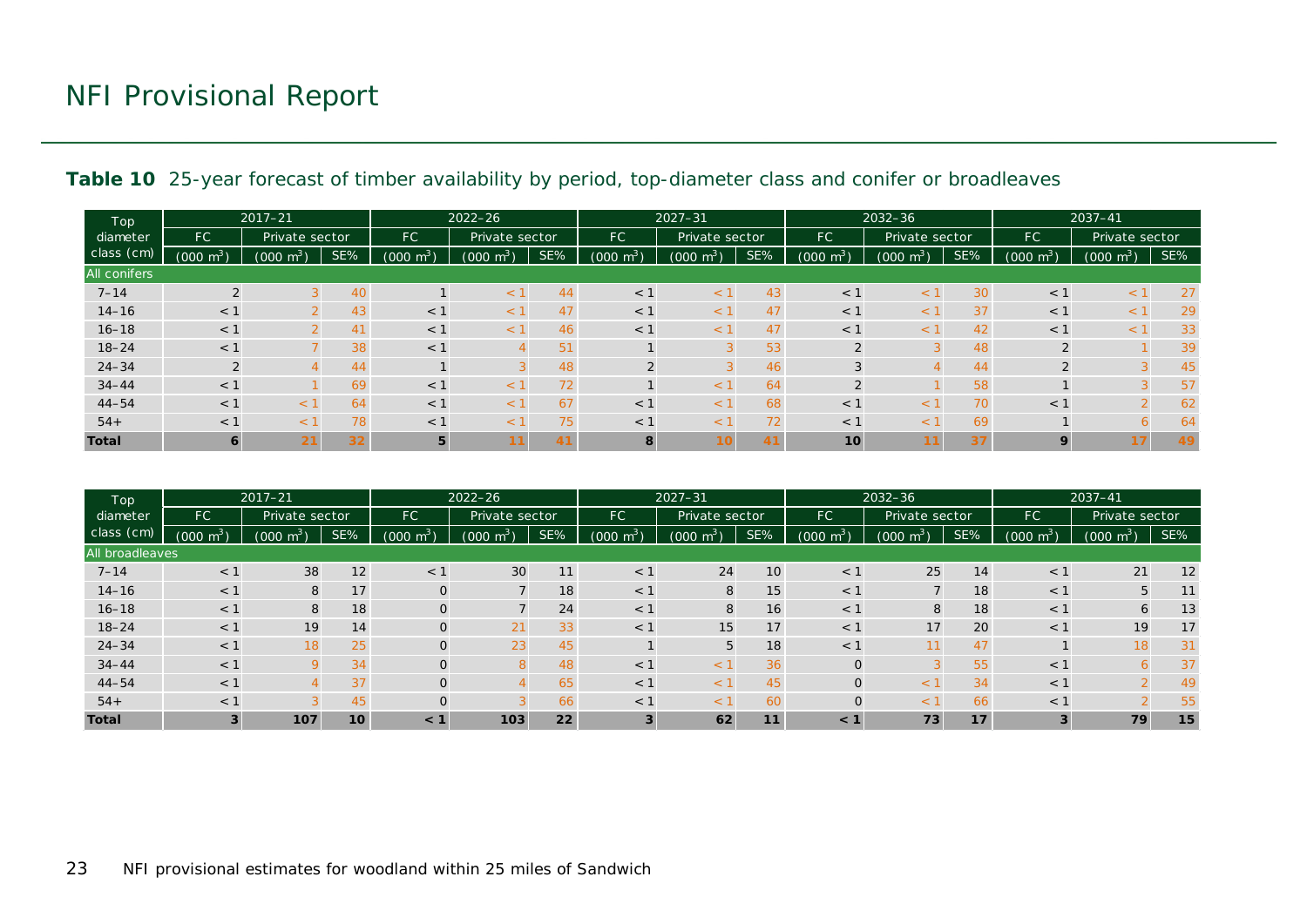

#### <span id="page-23-0"></span>**Figure 10** Overview of 25-year forecast of average annual softwood availability

<span id="page-23-1"></span>**Figure 11** Overview of 25-year forecast of average annual hardwood availability

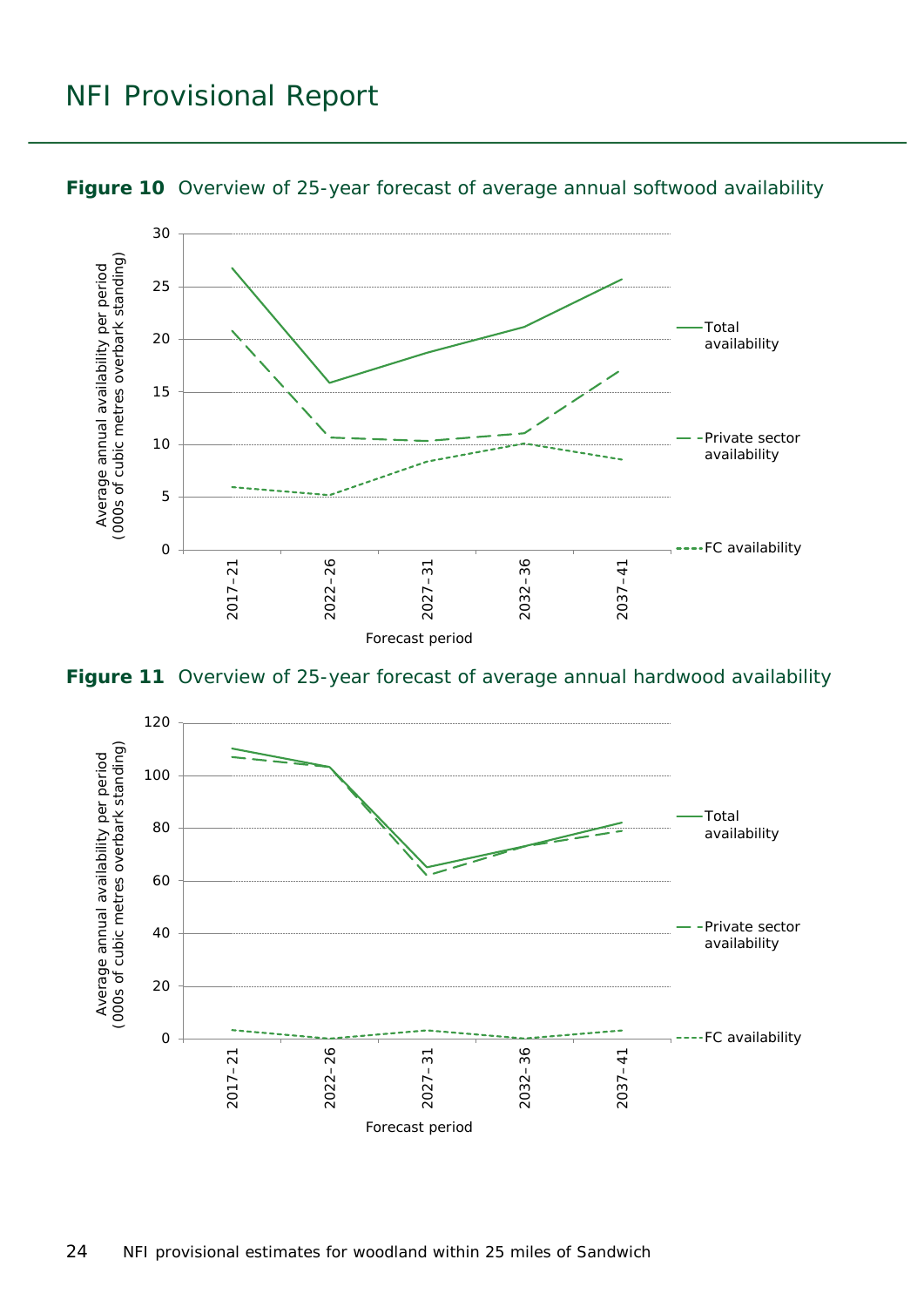

<span id="page-24-0"></span>

<span id="page-24-1"></span>**Figure 13** 25-year forecast of average annual hardwood availability

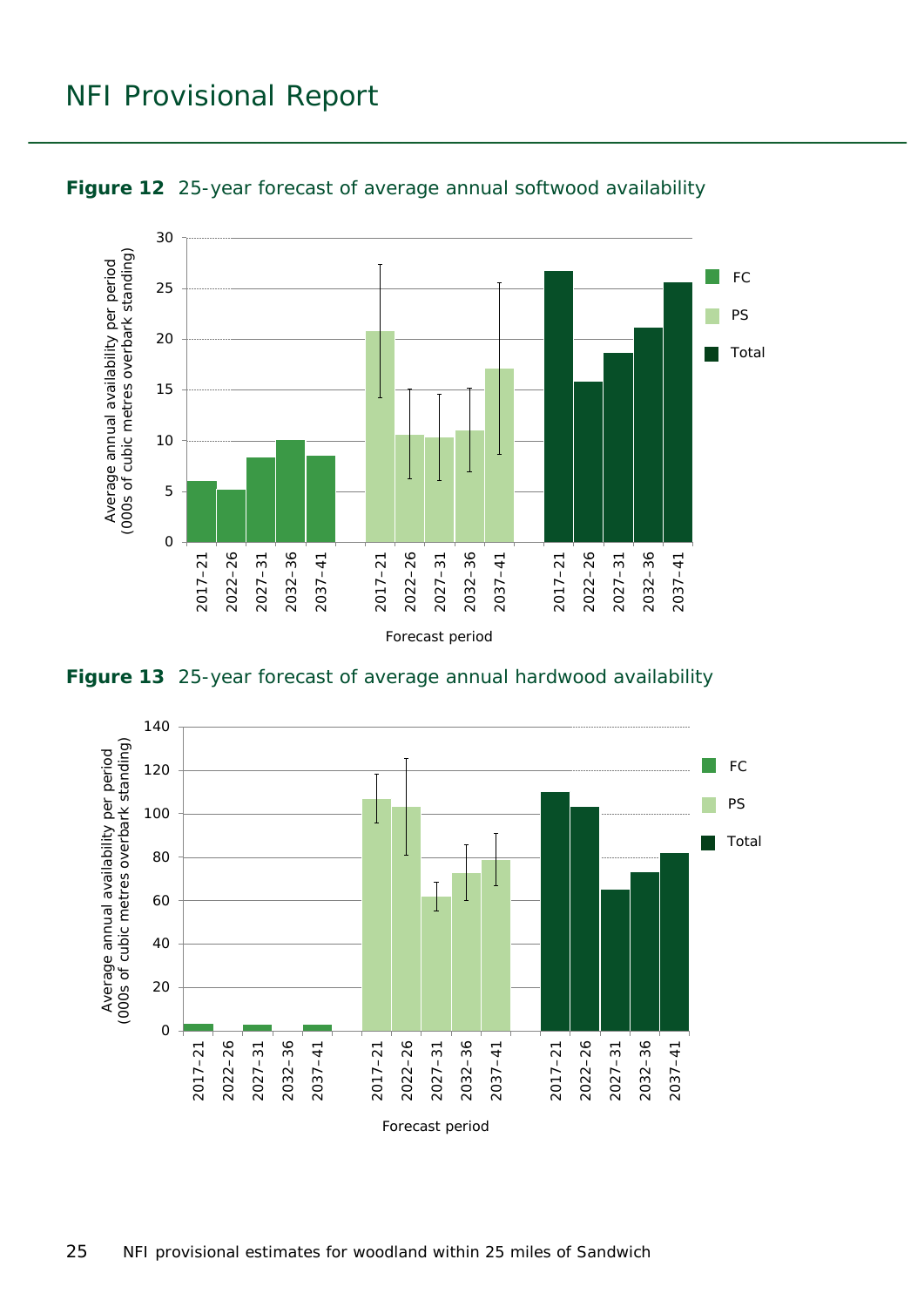#### 25-year forecast of biomass availability

#### Table 11 25-year forecast of biomass availability by period, product category and conifer or broadleaves

| Product<br>category | $2017 - 21$ |                |     | $2022 - 26$       |                | $2027 - 31$ |             |                | $2032 - 36$ |                             |               | $2037 - 41$ |             |                                               |     |
|---------------------|-------------|----------------|-----|-------------------|----------------|-------------|-------------|----------------|-------------|-----------------------------|---------------|-------------|-------------|-----------------------------------------------|-----|
|                     | <b>FC</b>   | Private sector |     | FC                | Private sector |             | FC          | Private sector |             | <b>FC</b><br>Private sector |               |             | FC          | Private sector                                |     |
|                     | $(000$ odt) | (000 odt)      | SE% | (000)<br>$\Omega$ | (000 odt)      | SE%         | $(000$ odt) | (000)<br>odt)  | SE%         | $(000$ odt)                 | (000)<br>odt) | SE%         | $(000$ odt) | $(000$ odt)                                   | SE% |
| All conifers        |             |                |     |                   |                |             |             |                |             |                             |               |             |             |                                               |     |
| stump               | < 0.1       | 0.2            | 34  | < 0.1             | < 0.1          | 37          | < 0.1       | < 0.           | 36          | < 0.1                       | < 0.          | 31          | < 0.1       | 0.1                                           | 49  |
| stem                | 2.2         | 8.1            | 31  | 2.0               | 4.2            | 40          | 3.2         | 4.             | 40          | 3.8                         | 4,4           | 37          | 3.2         | $\overline{ }$ $\overline{ }$<br>$\sqrt{2}$ . | 50  |
| tips                | 0.1         | 0.2            | 35  | < 0.1             | < 0.7          | 41          | < 0.1       | < 0.           | 42          | < 0.1                       | < 0.          | 37          | < 0.1       | < 0.1                                         | 41  |
| branches            | 0.5         |                | 33  | 0.4               | 0.5            | 37          | 0.7         | 0.5            | 37          | 0.8                         | 0.6           | 31          | 0.7         | - 3                                           | 60  |
| <b>Total</b>        | 2.9         | 9.7            | 26  | 2.5               | 4.9            | 35          | 4.0         | 4.8            | 34          | 4.8                         | 5.1           | 32          | 4.0         | 8.1                                           | 42  |

| Product<br>category | $2017 - 21$          |              |     |               | $2022 - 26$    |     |               | $2027 - 31$    |     |           | $2032 - 36$    |     |           | $2037 - 41$    |     |
|---------------------|----------------------|--------------|-----|---------------|----------------|-----|---------------|----------------|-----|-----------|----------------|-----|-----------|----------------|-----|
|                     | FC<br>Private sector |              |     | <b>FC</b>     | Private sector |     | FC            | Private sector |     | <b>FC</b> | Private sector |     | FC        | Private sector |     |
|                     | $(000$ odt)          | 000(<br>odt) | SE% | (000)<br>odt) | (000 odt)      | SE% | (000)<br>odt) | $(000$ odt)    | SE% | (000 odt) | $(000$ odt)    | SE% | (000 odt) | $(000$ odt)    | SE% |
| All broadleaves     |                      |              |     |               |                |     |               |                |     |           |                |     |           |                |     |
| stump               | < 0.1                | 1.5          | 8   | < 0.1         | 1.3            | 19  | < 0.1         | 0.9            | 11  | < 0.1     | (0.0)          | 17  | < 0.1     | 1.0            | 14  |
| stem                | 1.7                  | 51.7         | 10  | < 0.1         | 51.3           | 23  | 1.7           | 29.1           | 11  | < 0.1     | 35.6           | 19  | 1.7       | 39.2           | 17  |
| tips                | < 0.1                | 4.1          | 13  | < 0.1         | 2.9            | 14  | < 0.1         | 2.5            | 12  | < 0.1     | 3.0            | 15  | < 0.1     | 2.4            | 14  |
| branches            | 0.4                  | 13.9         | 10  | < 0.1         | 13.0           | 20  | 0.4           | 7.6            | 10  | < 0.1     | 8.6            | 15  | 0.4       | 9.3            | 14  |
| <b>Total</b>        | 2.3                  | 70.5         | 8   | < 0.1         | 68.6           | 18  | 2.2           | 40.2           | 8   | < 0.1     | 48.2           | 14  | 2.2       | 51.9           | 13  |

<span id="page-25-0"></span>Note that the stump + stem above refer to the same part of the tree as the volume to 7cm.